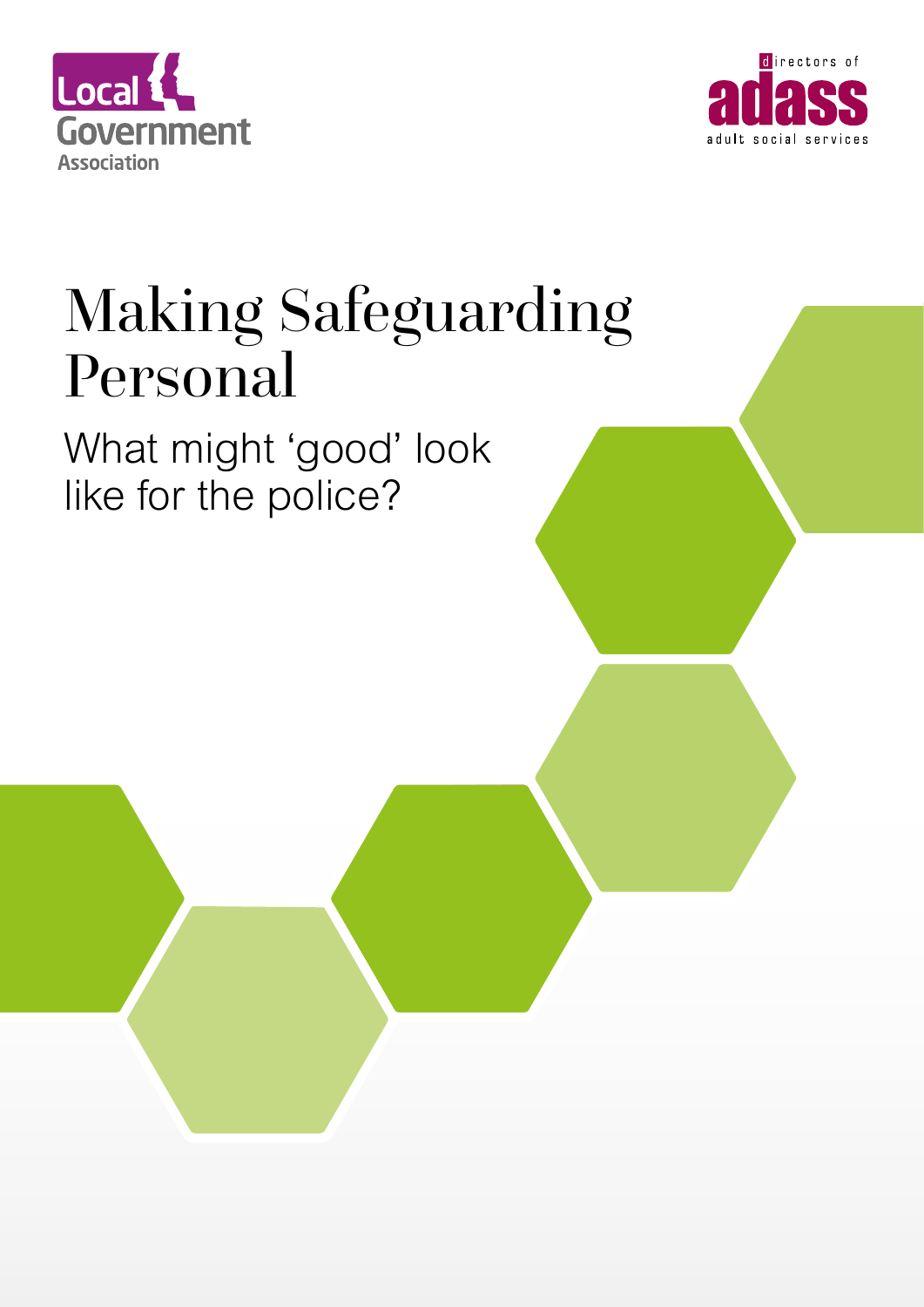#### Acknowledgements

**Dr Adi Cooper, OBE**, Care and Health Improvement Programme and **Hilary Paxton**, ADASS, commissioner/editorial role

**Jon Scully**, formatting work and graphics for the report

#### With helpful input from:

**DCI Phil Brewer**, Metropolitan Police Modern Slavery and Kidnap Unit **Chief Inspector Steve Burridge**, Hampshire Police **DS Jacquie Burrow**, Metropolitan Police, Camden **Superintendent Robert France**, Thames Valley Police **DCI Trish Owen**, Detective Chief Inspector, Public Protection Department, Greater Manchester Police

And with thanks for those who offered comments on earlier drafts

Information and support from conference workshop contributors, West Midlands Regional ADASS Safeguarding Adults Conference, March 2017:

**DC Barbara Martin** and **DI Mark Burnell**, West Midlands Police **DS Neil Waterhouse**, Staffordshire Police

Author: **Jane Lawson**, on behalf of ADASS and the LGA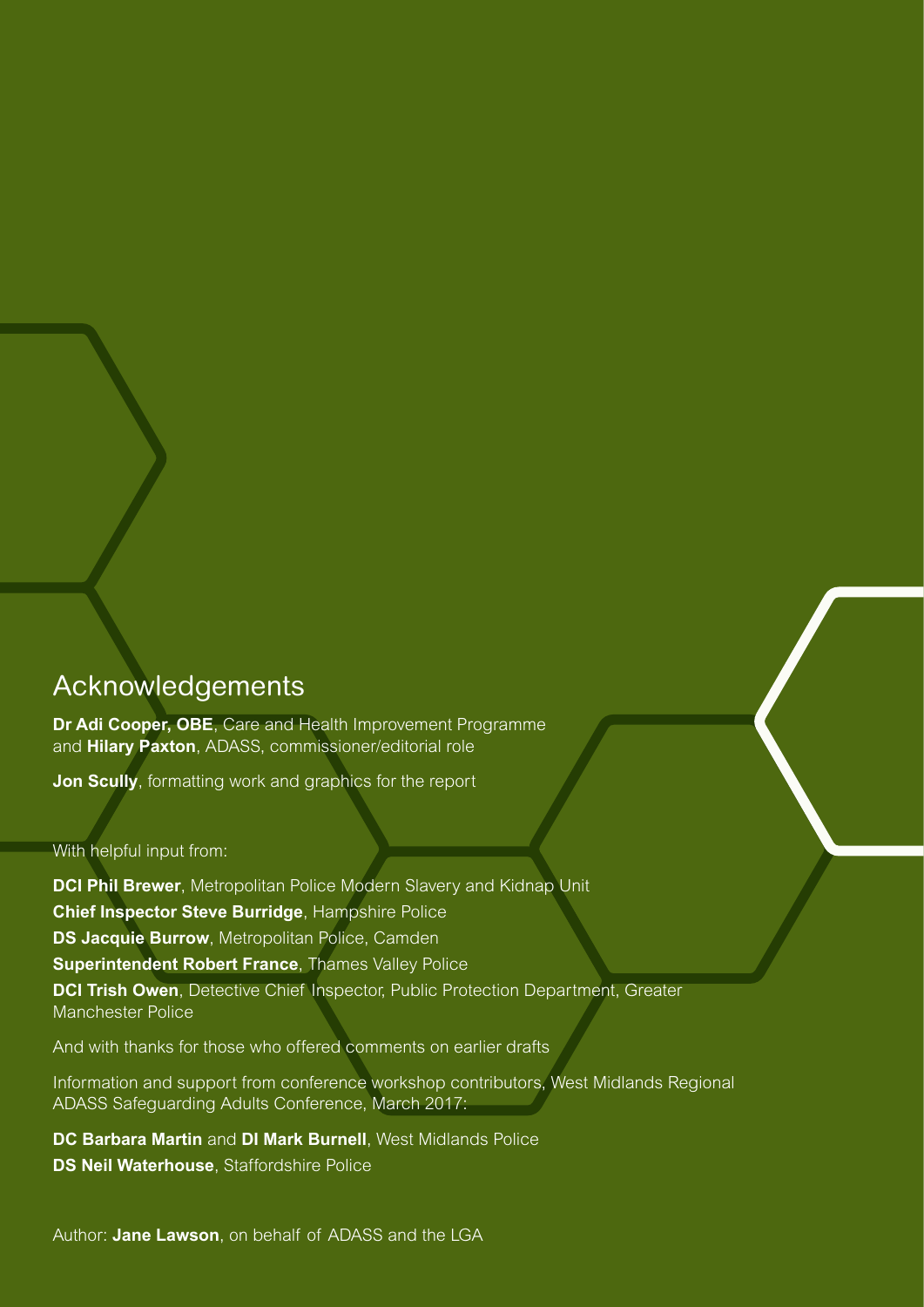# **Contents**

| 1. Introduction                                                                                                             | $\overline{4}$ |
|-----------------------------------------------------------------------------------------------------------------------------|----------------|
| 2. Summary                                                                                                                  | 5              |
| 3. The current context                                                                                                      | $\overline{7}$ |
| 4. Developing Making Safeguarding Personal                                                                                  | 10             |
| Leading Making Safeguarding Personal                                                                                        | 10             |
| Supporting and developing the police workforce                                                                              | 13             |
| Early intervention and prevention and engaging with people                                                                  | 15             |
| Engaging across organisations in Making Safeguarding Personal                                                               | 17             |
| 5. The impact of a Making Safeguarding Personal approach                                                                    | 20             |
| <b>Resources</b>                                                                                                            | 21             |
| Appendix 1: Setting safeguarding adults board priorities against<br>expectations in the Care and Support Statutory Guidance | 22             |
| Appendix 2: Core principles for safeguarding adults in support<br>of Making Safeguarding Personal                           | 24             |
| Apendix 3: Excerpts from the Care and Support Statutory Guidance<br>(Department of Health, 2017, for the police             | 27             |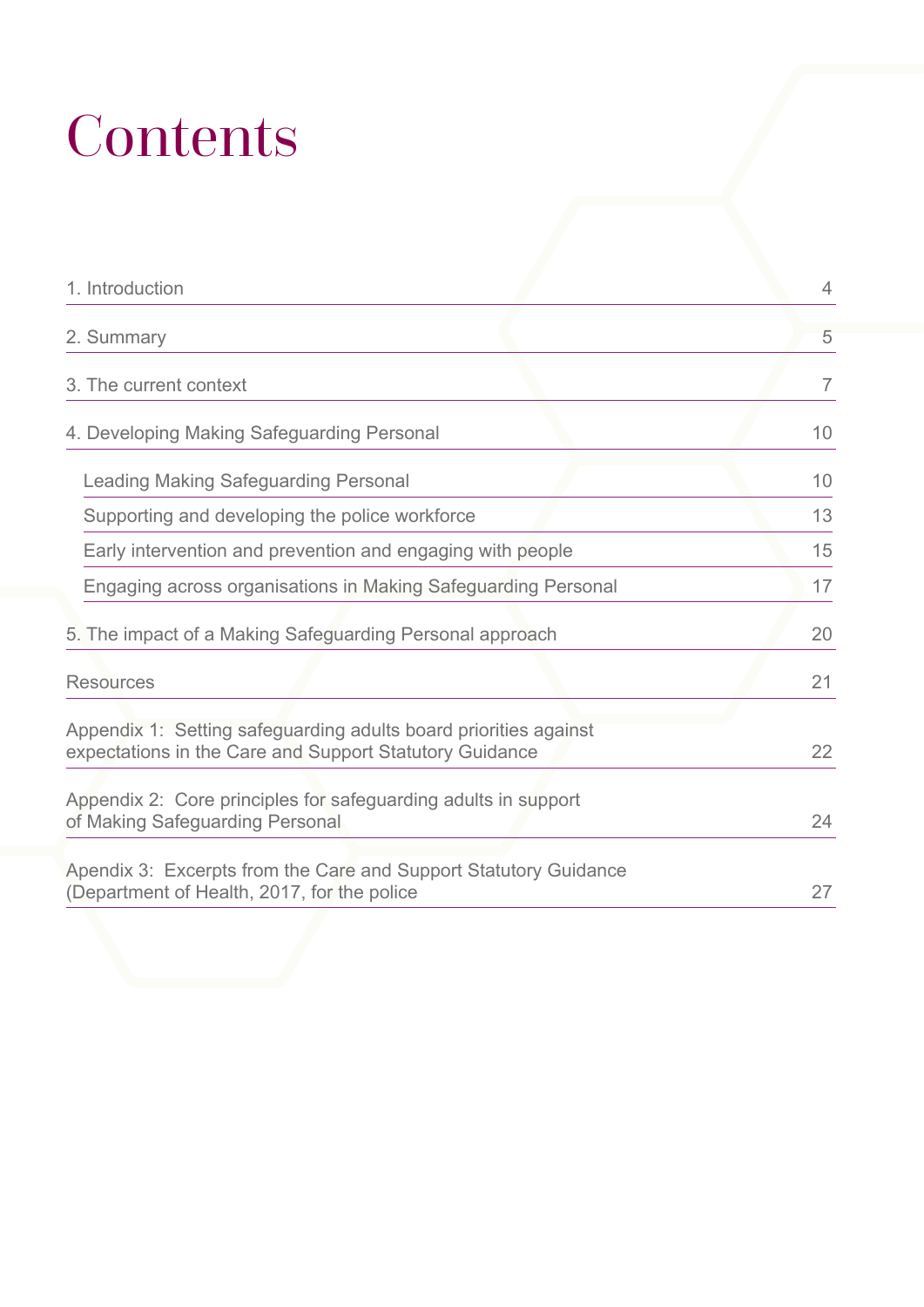# 1. Introduction

The police play a critical part in safeguarding adults both on the frontline and at a strategic level as statutory partners on safeguarding adults boards. This resource is part of a suite of resources to support safeguarding adults boards and partners to develop and promote Making Safeguarding Personal.

These resources describe what 'good' might look like in Making Safeguarding Personal and promote ownership of this agenda within and across all organisations. The full suite of resources is listed in the resources section below.

## What is Making Safeguarding Personal?

Making Safeguarding Personal sits firmly within the Department of Health Care and Support Statutory Guidance as revised in 20171<sup>1</sup>. It means adult safeguarding:

- is person-led
- is outcome-focused
- engages the person and enhances involvement, choice and control
- improves quality of life, wellbeing and safety.

Making Safeguarding Personal must not simply be seen in the context of formal safeguarding enquiries<sup>2</sup> but in the whole spectrum of safeguarding activity, including in prevention.

<sup>1</sup> Care and Support Statutory Guidance, Department of Health (2017) paragraph 14.15

<sup>2</sup> An enquiry is any action that is taken (or instigated) by a local authority, under Section 42 of the Care Act 2014, in response to indications of abuse or neglect in relation to an adult with care and support needs who is at risk and is unable to protect themselves because of those needs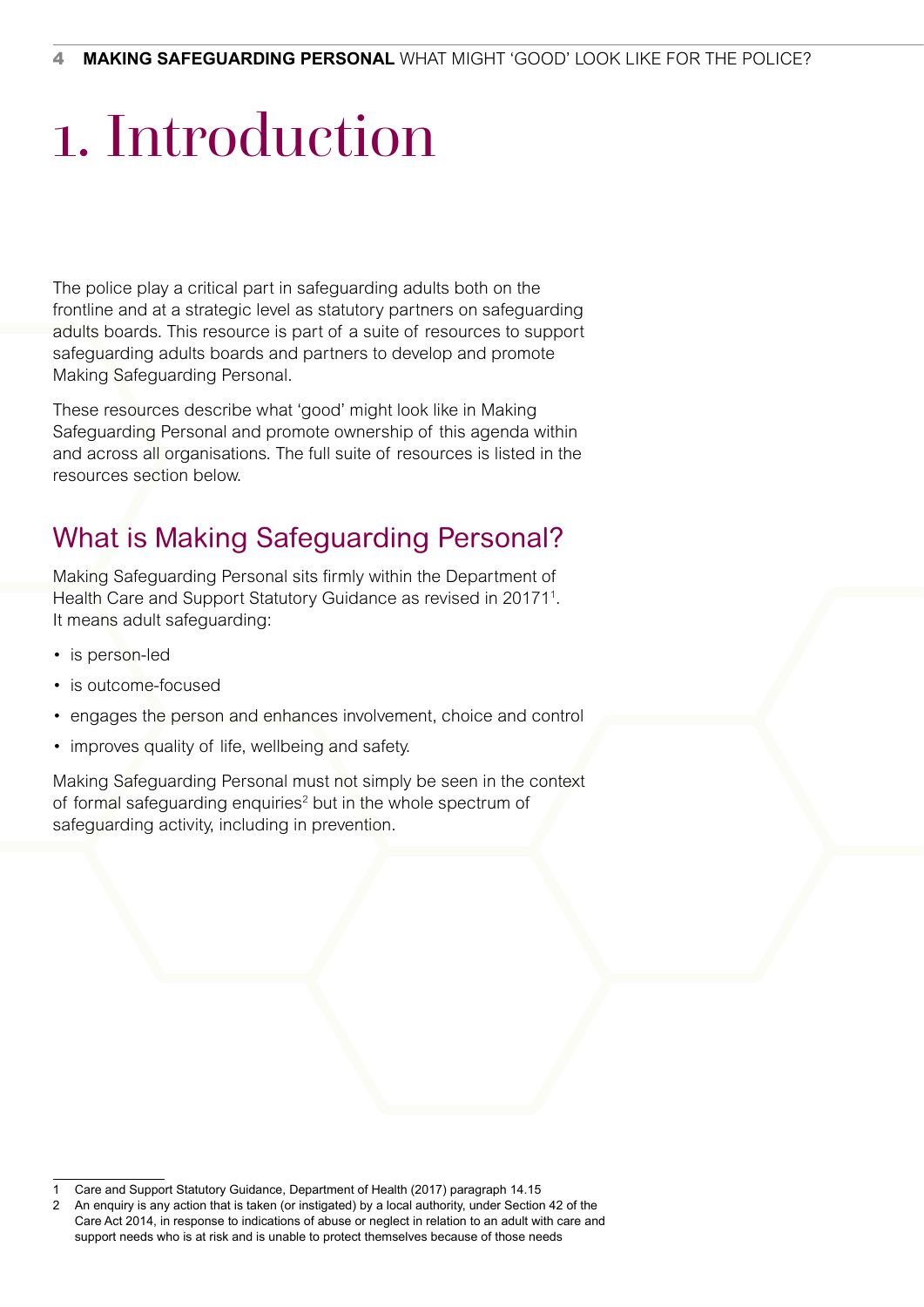## 2. Summary

This summary sets out the headlines of what should be developed and worked on by the police – the essential steps – to make safeguarding personal. These essential steps are expanded on throughout the main body of the resource in section 4 with suggestions for how and why these steps should be achieved.

A core message running through this resource, is that these steps are already integral to core business in the police. They are not new or additional work. They are priorities and principles within existing police internal frameworks that need to be applied consistently in generic front line practice. The links from expectations of existing police regulatory frameworks and policy areas to the essential steps for Making Safeguarding Personal are set out in section 3 below.

The following are essential steps in developing Making Safeguarding Personal for the police:

#### Leading Making Safeguarding Personal

**Step 1: Evidence strong leadership of Making Safeguarding Personal** Establishing and developing Making Safeguarding Personal as a core objective within police safeguarding activity, recognising it as core business.

#### **Step 2: Promote and model the culture shift required for Making Safeguarding Personal**

The culture and values within police organisations are clear and transparent. These are reflected consistently in police strategies and policies and support police officers to deliver on expectations set out in guidance and training.

#### **Step 3: Define core principles for strategy and practice3**

The six statutory safeguarding principles are defined as core to Making Safeguarding Personal and there is an emphasis on wellbeing alongside safety. These principles are made clear to all police officers.

#### Supporting and developing the workforce

#### **Step 4: Promote and support workplace and workforce development**

Deliver and seek assurance on baseline standards that can contribute to Making Safeguarding Personal (including in respect of staff: recruitment, supervision, induction, development). Ensure that workplace values support police officers in this. Make sure that there is a range of support and information for officers and staff.

#### **Step 5: Make sure that police officers are aware of and respond to the requirements of the Mental Capacity Act (MCA) (2005)**

Recognise its significance as empowering legislation that supports Making Safeguarding Personal.

#### Early intervention and prevention and engaging with people

#### **Step 6: Ensure there is a clear focus on prevention and early intervention**

The Making Safeguarding Personal approach applies in prevention as well as to responses to abuse and neglect. Prevention and early intervention requires empowering both police officers and people living in communities to recognise the potential for abuse or neglect and to raise concerns.

<sup>3</sup> Core principles for safeguarding adults are central to success in Making Safeguarding Personal. These are familiar to boards and organisations. For ease of cross reference, they are set out in Appendix 2: 'Core Principles for Safeguarding Adults in support of Making Safeguarding Personal.'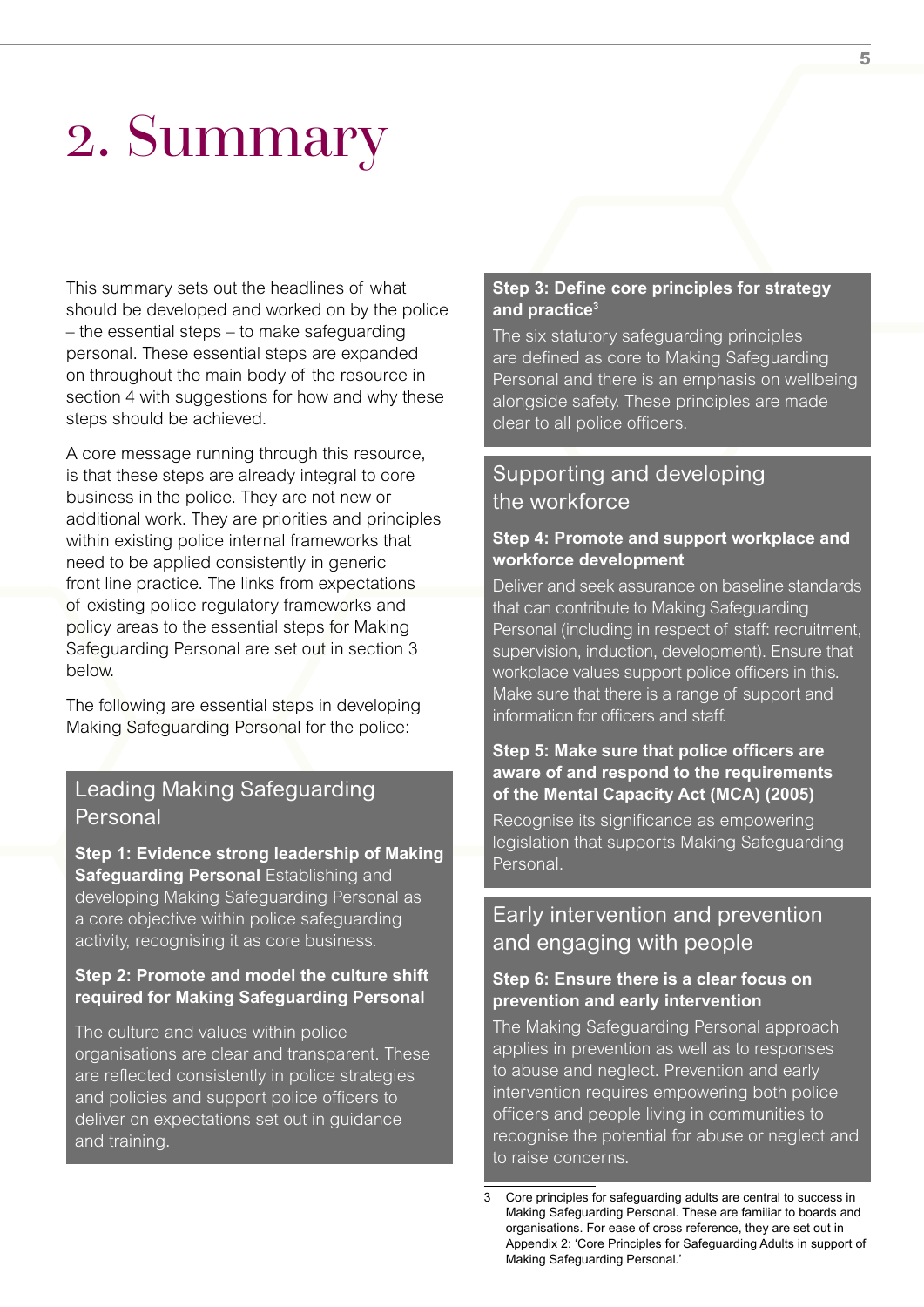#### **Step 7: Engaging with and including people who use services**

So that police responses are influenced by the people who use them, both in the way in which frontline practice is delivered and at a strategic and policy level.<sup>4</sup> Support responds to the issues that people have themselves identified. Engagement supports people's resilience.

#### **Step 8: Engaging across organisations in Making Safeguarding Personal**

Engage with the range of partners to support gaining a full understanding of the individual and their context; working together to achieve the outcomes people want.

Section 4 provides examples of current practice that support and illustrate these steps under the above headings (steps 1-8).

Detailed support and ideas for engagement at a strategic and policy level is offered in the 'resource for safeguarding adults boards to support increased involvement of people who may be in need of safeguarding support'. This is one of this suite of resources.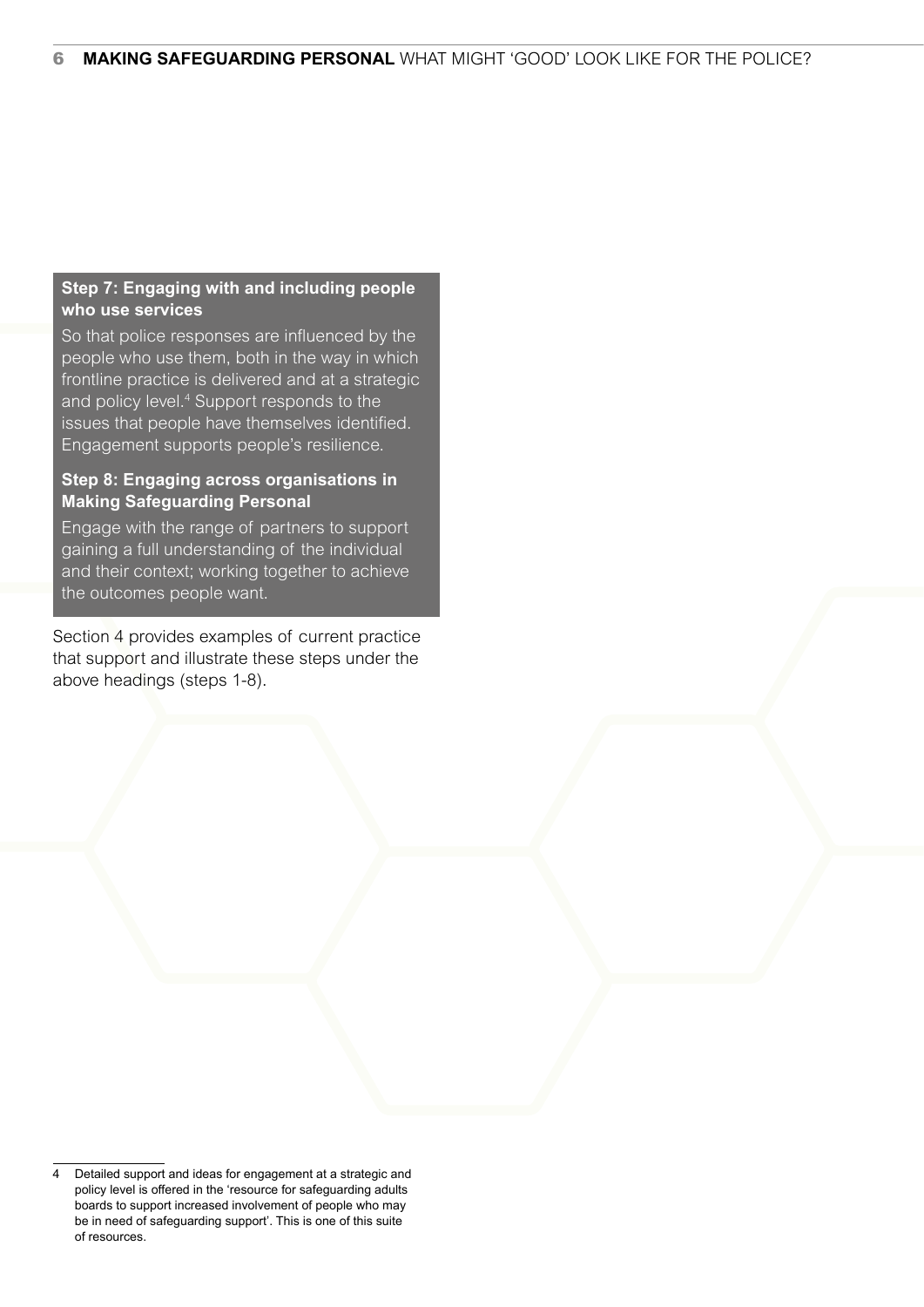## 3. The current context

### The statutory context for Making Safeguarding Personal

The police are statutory members of safeguarding adults boards. The Department of Health (DH) Care and Support Statutory Guidance to support implementation of the Care Act (2014) sets out the range of responsibilities and priorities relevant for Making Safeguarding Personal.

The table in Appendix 1 is helpful in defining the police role. It provides a summary of priorities and expectations of all organisations and safeguarding adults boards drawn from the statutory guidance. The table sets this alongside learning from the evaluations of the national Making Safeguarding Personal programmes (Lawson et al, 2014)<sup>5</sup>; (Pike and Walsh, 2015)<sup>6</sup>; (Cooper et al, 2016)<sup>7</sup>.

Extracts from the statutory guidance that specifically refer to and apply to the police role in Making Safeguarding Personal are reproduced in Appendix 3. Appendix 2 offers advice, relevant for the police, on the statutory principles for adult safeguarding and highlights what these principles mean in practice.

This resource sets out essential steps in Making Safeguarding Personal. These underline that development of Making Safeguarding Personal is not simply about a focus on personalised front line practice. It requires a whole system approach across and within organisations. The resource sets out steps towards achieving this within existing police frameworks.

"A shift in focus from process to people involves fundamental cultural and organisational change. It is not simply a question of changing individual practice, but the context in which that practice takes place and can flourish… Many [organisations] believe that skills development for practitioners will ultimately form part of a wider strategy for safeguarding, risk enablement and...practice as a whole."

**(Lawson et al, 2014)**

### Links to existing police frameworks and responsibilities

Making Safeguarding Personal is important for the police because it supports best practice in safeguarding adults and helps put statutory responsibilities into practice such as the Human Rights Act (1998), the Mental Capacity Act (2005), the Care Act, (2014). It supports meeting requirements relating to working in partnership in both prevention and responses to safeguarding issues in a way that engages with individuals about the outcomes they want. The emphasis must be on wellbeing as well as safety.<sup>8</sup>

Making Safeguarding Personal has clear links to elements of the College of Policing Code of Ethics which sets and defines standards of behaviour for everyone who works in policing.<sup>9</sup>

<sup>5</sup> Lawson J; Lewis, S; Williams, C; (2014) Making Safeguarding Personal 2013/14; summary of findings; LGA/ADASS

<sup>6</sup> Pike, L; Walsh, J (2015) Making Safeguarding Personal Evaluation; Local Government Association, LGA

<sup>7</sup> Cooper, A; Briggs, M; Lawson, J; Hodson, B; Wilson, M; (July 2016) Making Safeguarding Personal Temperature Check, Association of Directors of Adult Social Services, ADASS

<sup>8</sup> Care and Support Statutory Guidance, Department of Health (2017), paragraph 14.7)

<sup>9</sup> [www.college.police.uk/What-we-do/Ethics/Documents/Code\\_of\\_](http://www.college.police.uk/What-we-do/Ethics/Documents/Code_of_Ethics.pdf) [Ethics.pdf](http://www.college.police.uk/What-we-do/Ethics/Documents/Code_of_Ethics.pdf)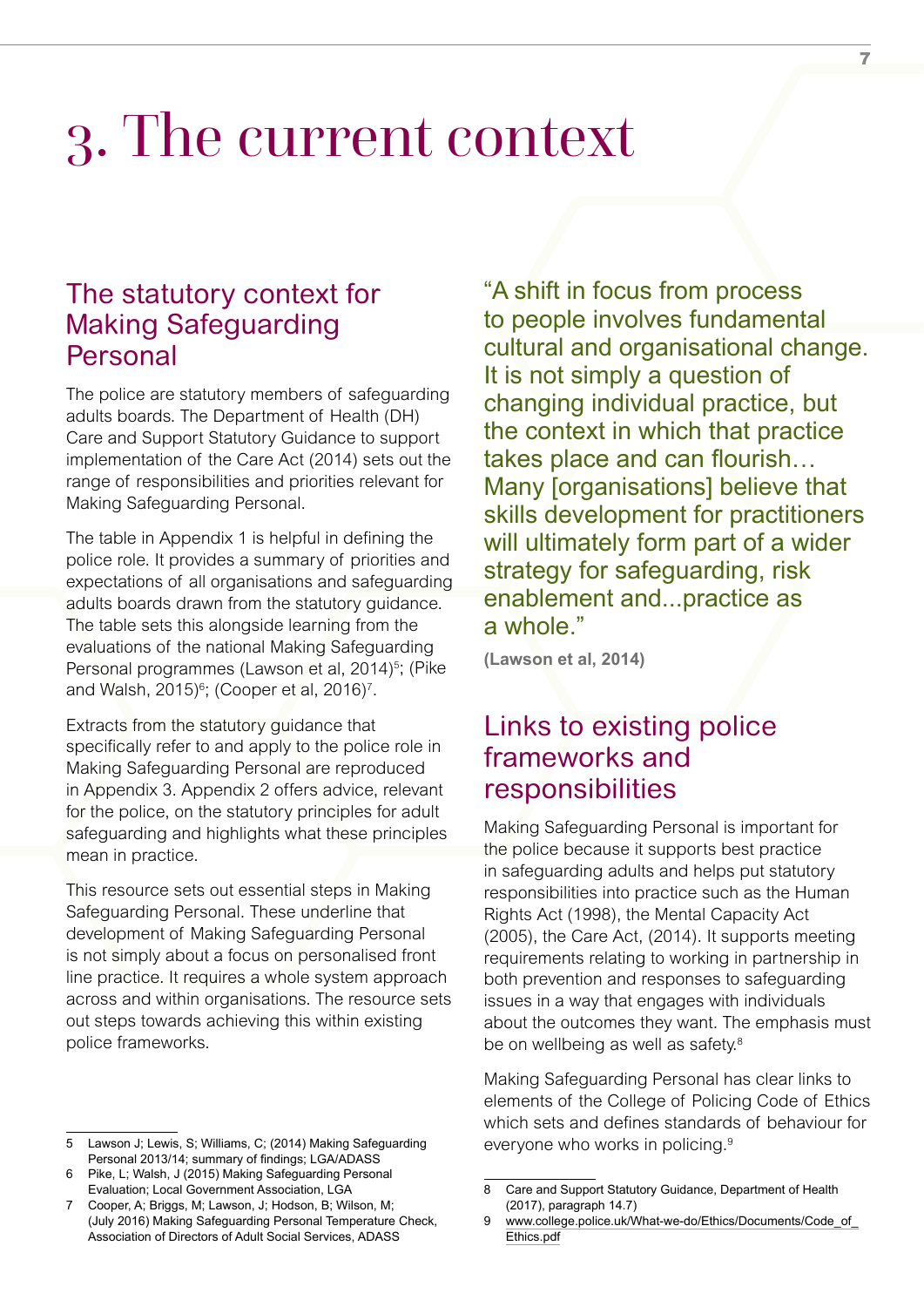Links are made in the table below between the essential steps for Making Safeguarding Personal and expectations of existing police regulatory frameworks.<sup>1011</sup>

Making Safeguarding Personal is integral to and can help to inform police core business:

| <b>Making Safeguarding Personal</b><br>requires a focus on:          | <b>Police vulnerability inspections</b><br>have a focus on:                                           |
|----------------------------------------------------------------------|-------------------------------------------------------------------------------------------------------|
| Leadership                                                           | Leadership                                                                                            |
| within principles set down in statutory guidance                     | Legitimacy                                                                                            |
| Early intervention and prevention, including<br>engaging with people | Effectiveness: achieving positive outcomes for<br>people; effective prevention and early intervention |
| Support and development of the workforce                             | Efficiency                                                                                            |
| Engaging with organisations across the<br>partnership                |                                                                                                       |

There are already some well-established measures/methodologies/policy areas for the police that can support Making Safeguarding Personal. This resource makes further reference to these in section 4.

They include:

- Achieving Best Evidence interviews
- The use of special measures and intermediaries for vulnerable and intimidated witnesses
- Use of advocates, including Independent Domestic Violence Advocates (IDVAs) and Appropriate Adults<sup>12</sup>
- The Victims' Code<sup>13</sup>
- Restorative justice
- Multiagency Safeguarding Hubs (MASH) and the police role in these
- Multiagency risk assessment conferences in relation to Domestic Abuse (MARAC) (see section 4). There is growing awareness of the need to ensure that the victim's views and wishes are heard especially if they are not present.

<sup>10</sup> For example, Her Majesty's Inspectorate of Constabulary (HMIC) PEEL effectiveness inspections (in respect of police response to vulnerability), which includes themes of effectiveness, efficiency, legitimacy and leadership

<sup>11</sup> Joint targeted child protection inspections

[www.justiceinspectorates.gov.uk/hmicfrs/our-work/child-abuse-and-child-protection-issues/joint-targeted-child-protection-inspections/](http://www.justiceinspectorates.gov.uk/hmicfrs/our-work/child-abuse-and-child-protection-issues/joint-targeted-child-protection-inspections/)

<sup>12</sup> Appropriate adults have an important role to play in the custody environment by ensuring that the detained person whom they are assisting understands what is happening to them and why. Guidance on the role is available at

[www.gov.uk/government/uploads/system/uploads/attachment\\_data/file/117625/guidanceappadultscustody.pdf](http://www.gov.uk/government/uploads/system/uploads/attachment_data/file/117625/guidanceappadultscustody.pdf)

<sup>13</sup> The Victims' Code is a statutory document which sets out the services and information victims of crime are entitled to from criminal justice agencies Ministry of Justice, (October 2015) Code of Practice for Victims of Crime [https://www.cps.gov.uk/legal/assets/uploads/files/OD\\_000049.pdf](https://www.cps.gov.uk/legal/assets/uploads/files/OD_000049.pdf)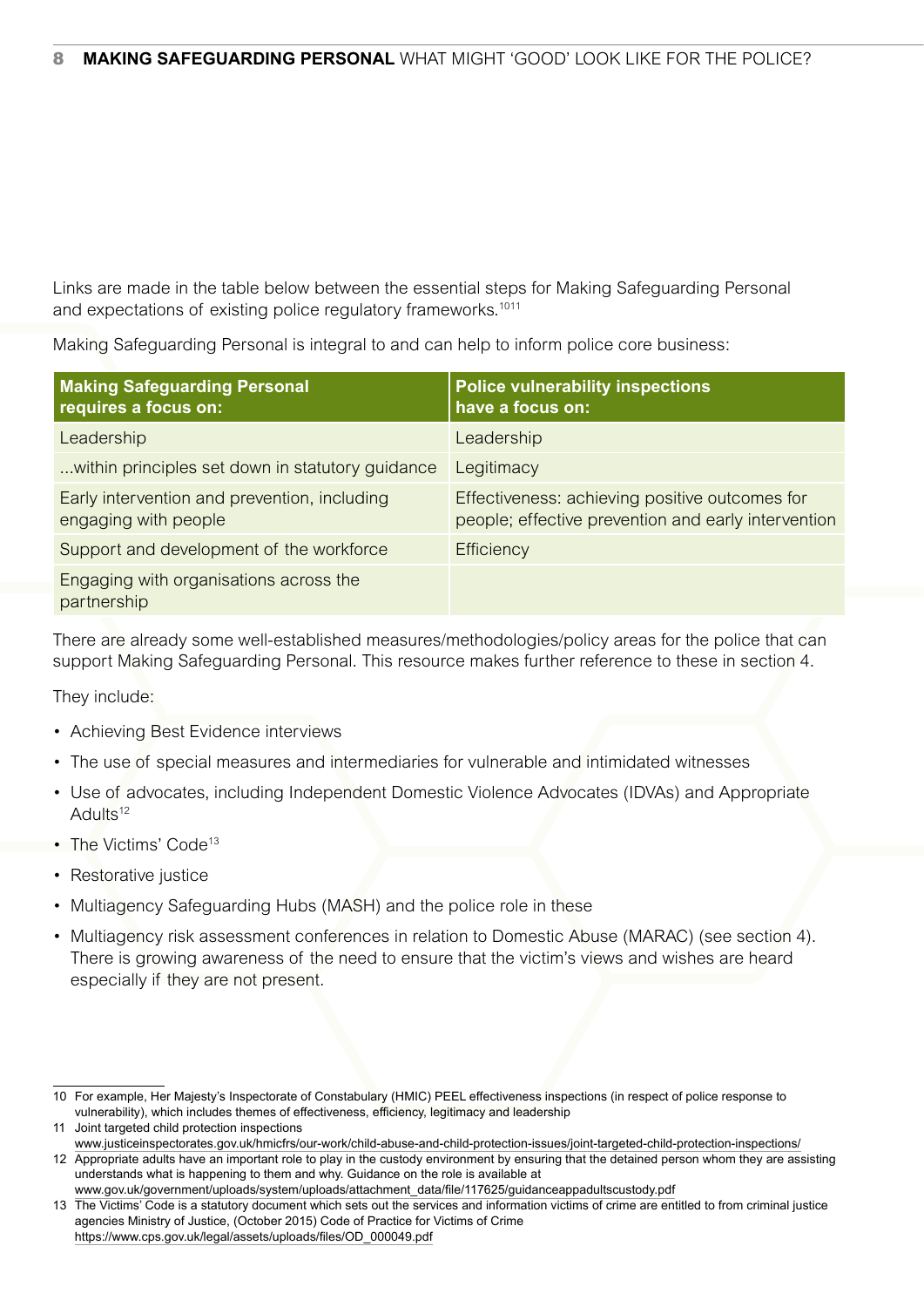Implicit in these are core principles of policing. If these principles are applied consistently within frontline police practice in safeguarding, then this will deliver Making Safeguarding Personal and Care Act principles (see Appendix 2). This needs to be made more explicit through working with the College of Policing.14

Implicit too within the above codes and practice (including in the principles and standards set out in the College of Policing Code of Ethics and within the Victims' Code) is a clear message that people who, for example, have a physical or mental disorder or illness; those who may lack mental capacity; older people; people with learning disabilities (often referred to as 'vulnerable victims') have the same right to access to justice as everyone else. These codes and practices underline: putting the victim first; responsive and supportive systems; treating people with respect and sensitivity. Through underlining these aspects of practice these codes support safeguarding people's rights.

<sup>14</sup> [www.college.police.uk/About/Pages/default.aspx](http://ww.college.police.uk/About/Pages/default.aspx)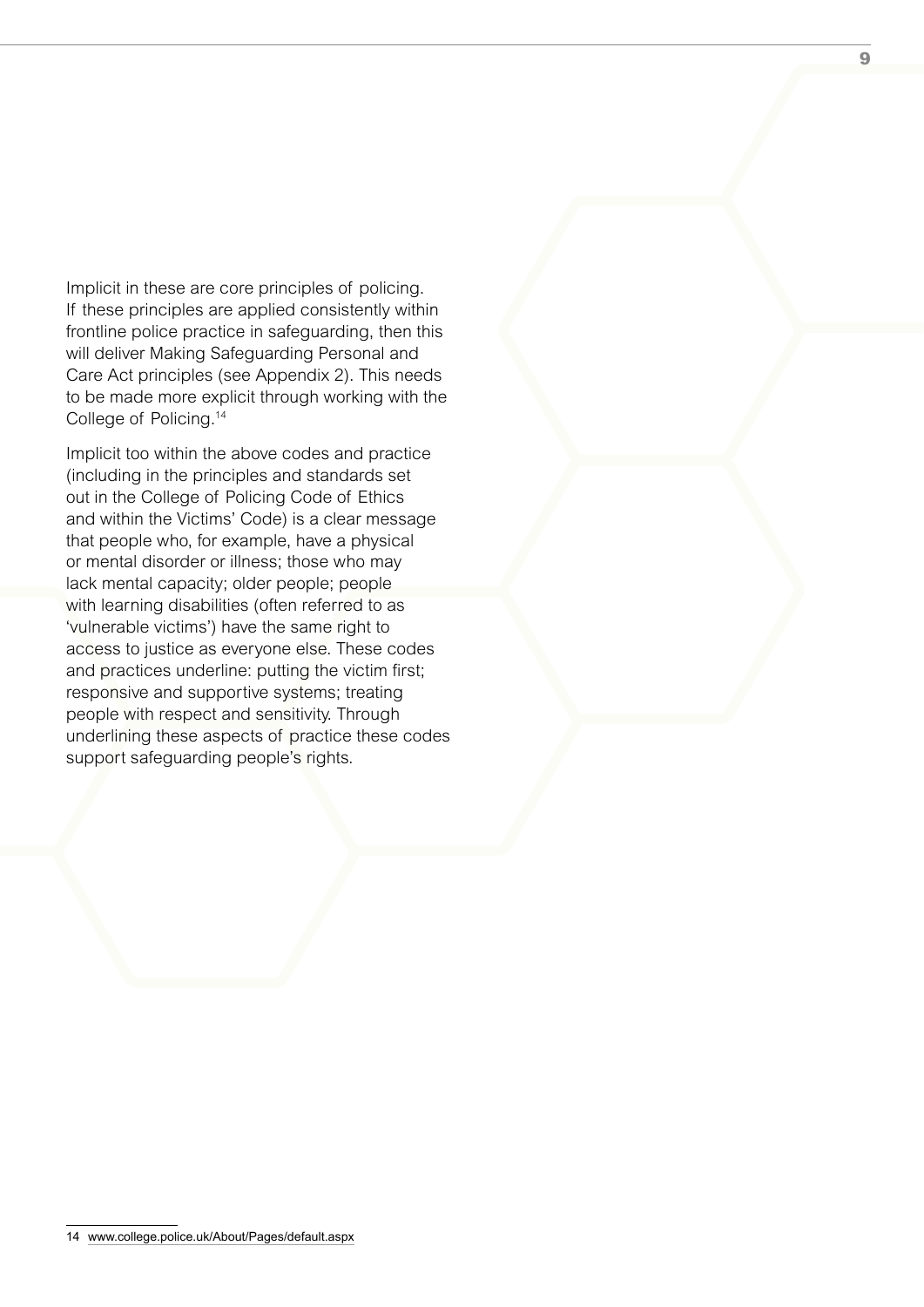## 4. Developing Making Safeguarding Personal Approach

This section sets out and expands on why and how the essential steps summarised above should be developed in practice by the police.

## Leading Making Safeguarding Personal

#### **Step 1: Evidence strong leadership**

Establishing and developing Making Safeguarding Personal as a core objective within police safeguarding activity, recognising it as core business:

## What needs to happen?

- Senior police officers are active members of the local safeguarding adults board which has a leadership role in developing this agenda.
- There is awareness of the Police and Crime Commissioners in their role both in engaging with communities to address locally identified safeguarding priorities<sup>15</sup> and in bringing together community safety and criminal justice responses.
- There is clarity/support in respect of police responsibilities set out in the Care and Support Statutory Guidance (Department of Health, 2017) and what needs to be included in policies and staff development resources. (Extracts from the statutory guidance in relation to the police and safeguarding adults are set out in Appendix 3. Appendix 1 offers broad advice on statutory responsibilities and evidence based practice in relation to Making Safeguarding Personal).
- There is organisational support for outcomes focused and person centred police practice. This has a focus on reducing risk and, where appropriate, on resolution rather than prosecution.

• Making Safeguarding Personal is led within existing regulatory frameworks rather than as a separate activity.

**Step 2: Promote and model the culture shift required for Making Safeguarding Personal**

The culture and values within police organisations are clear and transparent. They are reflected consistently in police strategies and policies and support police officers in delivering on expectations set out in guidance and training:

### What needs to happen?

- Develop leadership of a culture shift that promotes and supports personalised outcomes and 'wellbeing' for individuals alongside safety. This can be demonstrated in person centred and positive approaches to managing risk.
- Ensure that core principles for safeguarding are not just visible in specialist police projects and measures but are developed into core business at the frontline.
- Develop an open and communicative culture of dignity and respect that values, listens and responds to people. There is a genuine will to learn from this and to develop services accordingly. This includes learning from inquiries and reviews. Senior managers are 'visible' and accessible, actively engaging with members of the public. They find out what outcomes and responses people want and how far these are being met.
- Senior police officers act as role models, actively championing and raising the profile of responsibilities in Making Safeguarding Personal as core business.

<sup>15</sup> [www.apccs.police.uk/role-of-the-pcc/](http://www.apccs.police.uk/role-of-the-pcc/)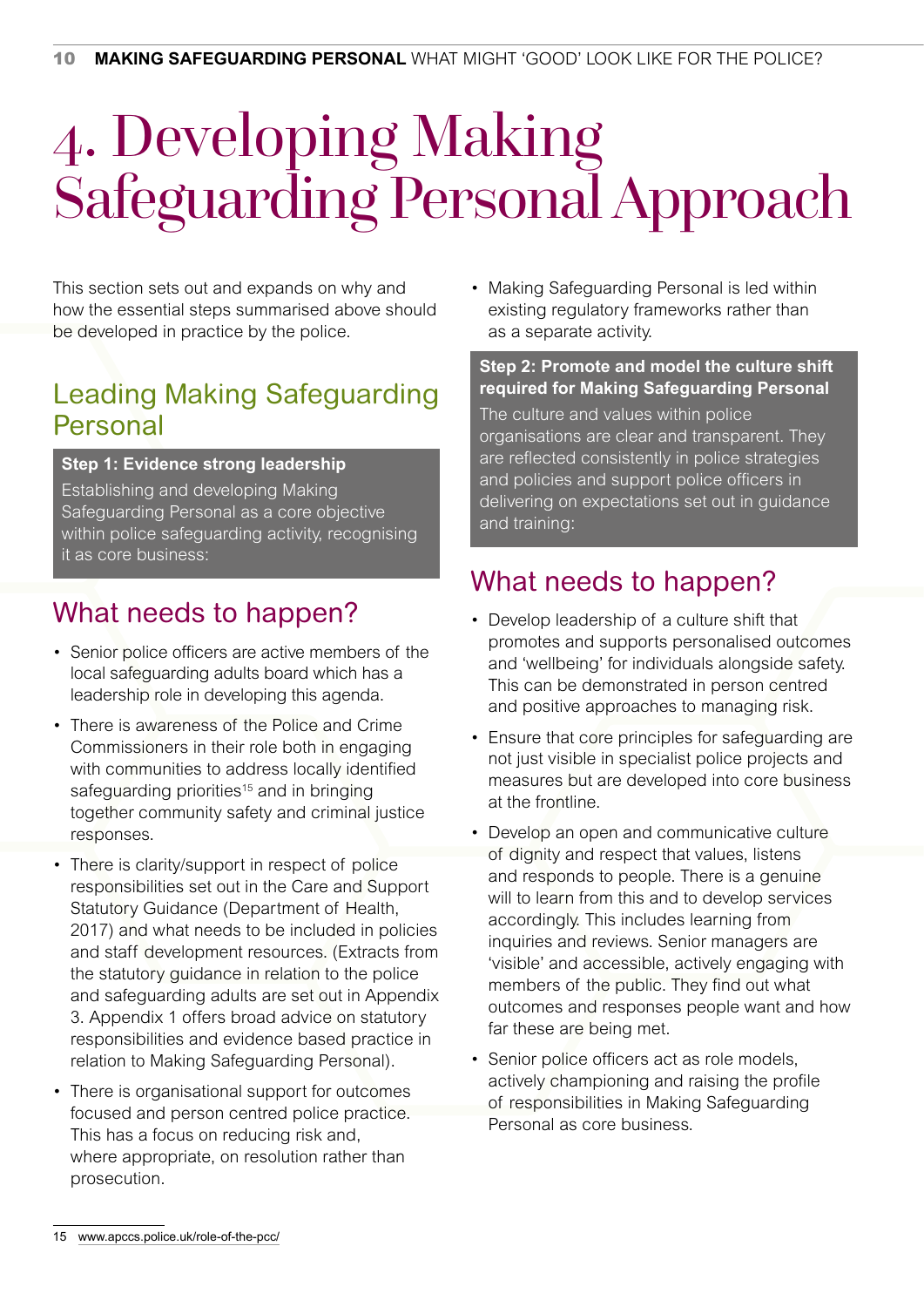#### **Step 3: Define core principles for strategy and practice**

The six statutory safeguarding principles are defined as core to Making Safeguarding Personal and there is an emphasis on wellbeing alongside safety. These principles are made clear to all police officers:

## What needs to happen?

- Police force policies and procedures reflect the six statutory safeguarding principles and the 'wellbeing' principle. A Making Safeguarding Personal approach will facilitate understanding of what makes for wellbeing in people's lives. (See Appendix 2).
- There is organisational support for frontline officers in translating these principles into practice.
- People are empowered to participate in shaping safeguarding support and are asked about what they want to happen when there is a safeguarding concern.
- Information and advice is promoted including rights of people to advocacy and support. People know what to expect. There is a clear message that the police will work with people to empower them to find solutions. They will strive to allow the individual to remain in control.
- Links are made to existing agendas with similar and overlapping principles, such as restorative justice<sup>16</sup>, and MARAC (Multiagency risk assessment conferences).<sup>17</sup> Making these connections across approaches will support and strengthen efforts in achieving the required cultural change.

### What indicates a need for this? What can be put in place?

There is some evidence from police force vulnerability inspections that the shift in culture that underpins Making Safeguarding Personal requires further development. For example:

"The police service should now create a deeper understanding of and commitment to addressing the often-complex needs of vulnerable people. Part of this would be through ensuring that the service has an organisational culture that is focused on training and uses data and evidence of what works to support effective responses and identify areas where further senior leadership focus is required" (A national overview of PEEL vulnerability Inspections, HMIC, 2015, Page 20).<sup>18</sup>

In addition:

"The THRIVE19 system...provides a structured way of assessing the threat, harm, risk and investigation opportunities associated with a call, the vulnerability of the victim, and the engagement level required to resolve the issues. While this is designed to allow the police to tailor the service they provide according to the particular needs of the victim, there is evidence of some staff applying it to reduce or ration competing demands, rather than to tailor their service to the needs of victims"

**(HMIC, 2015, p12)**

<sup>16</sup> [www.cps.gov.uk/legal/p\\_to\\_r/restorative\\_justice/#an01](http://www.cps.gov.uk/legal/p_to_r/restorative_justice/#an01)

<sup>17</sup> A local, multi agency victim-focused meeting where information is shared on the highest risk cases of domestic violence and abuse between different statutory and voluntary sector agencies [www.safelives.org.uk/sites/default/files/resources/The%20](http://www.safelives.org.uk/sites/default/files/resources/The%20principles%20of%20an%20effective%20MARAC%20FINAL.pdf) [principles%20of%20an%20effective%20MARAC%20FINAL.pdf](http://www.safelives.org.uk/sites/default/files/resources/The%20principles%20of%20an%20effective%20MARAC%20FINAL.pdf)

<sup>18</sup> HMIC (Dec 2015), PEEL: Police effectiveness 2015 (vulnerability), A national overview

<sup>19</sup> The threat, harm, risk, investigation, vulnerability and engagement decision making model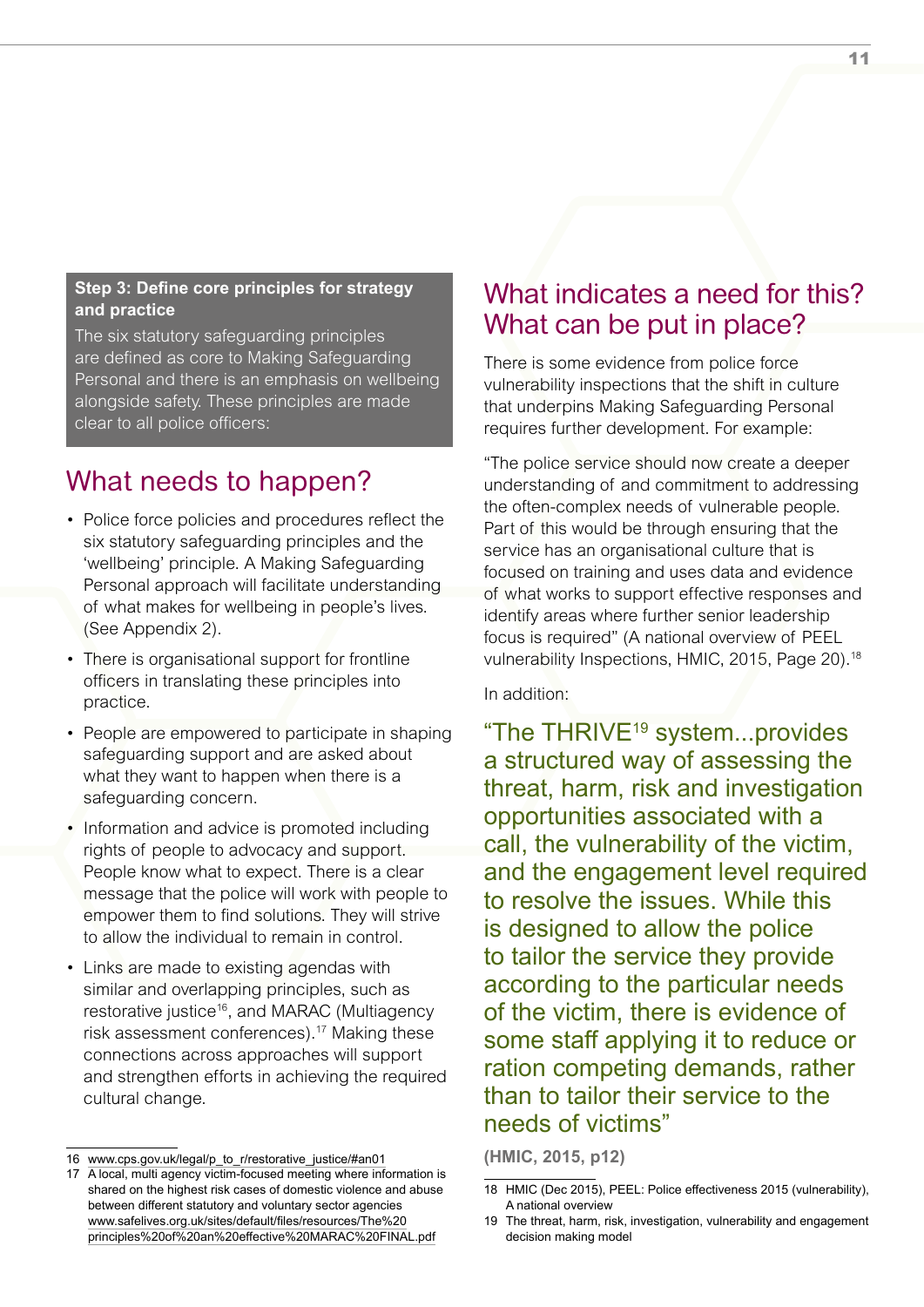In terms of what will support putting in place principles required for Making Safeguarding Personal, the Victims' Code is an example of an existing framework which relies on principles in common with those for Making Safeguarding Personal.

Whether or not the Victims' Code applies in a police matter, applying its underlying principles more generally at the frontline in both prevention and intervention will support Making Safeguarding Personal.

The code aims to provide victims with the support and information they need. It sets out the services and information victims of crime are entitled to from criminal justice agencies. It tells the individual what they can expect and offers an enhanced service for some priority victims. The characteristics and content of the code includes that it:

- is based around the victim
- empowers the victim with information about:
	- what involvement will look like
	- whether there will be an investigation
	- level of contact with the police
	- entitlements (for example to be updated in a timely fashion)
	- the choices they have
- gives entitlement to referral to specialist support for victims of crime
- gives opportunity to make a victim statement about the impact of the crime on them as an individual and choices as to how this will be used.

It requires knowledge of the Mental Capacity Act. This facilitates effective decisions about how to support people's understanding of their choices and whether they are able to understand these and weigh them up (see below). It also requires partnership working to support understanding of the individual.

If the principles at the heart of this, which align with statutory safeguarding principles (see Appendix 2), are applied more generally by all frontline officers in all safeguarding contexts, whether or not there is a crime victim as defined in the code, this will support Making Safeguarding Personal. It will support police officers in fulfilling requirements of the Care and Support Statutory Guidance (Department of Health, 2017).

This is one example of an existing framework which relies on principles in common with those for Making Safeguarding Personal. Others have been referred to in section 3 of this resource.

Examples from several police forces of leadership of the required values and of putting principles of Making Safeguarding Personal into practice:

- Some police forces have updated their safeguarding adults policies and procedures in line with the Care Act (2014) and include the required principles: eg West Yorkshire and Devon and Cornwall police forces. The former also includes the five principles of the Mental Capacity Act (2005) which are central to Making Safeguarding Personal.
- Some police forces are engaging in promoting and using 'family group conferencing' for adult safeguarding, where the focus is on the adult at risk and their informal network to take a lead in finding responses to risk and abuse (eg Hampshire).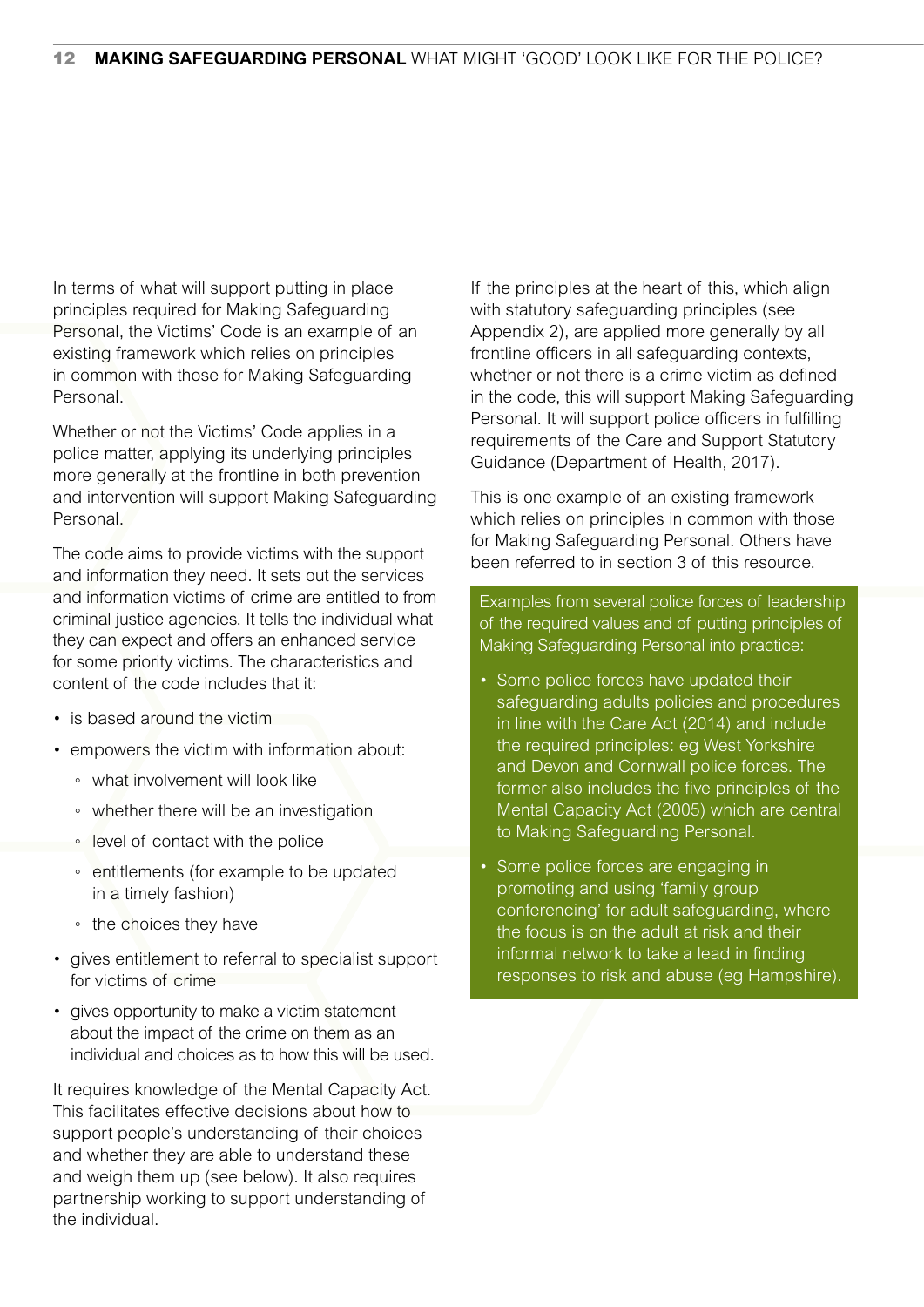• Police forces are working alongside statutory partners in councils (safeguarding teams and trading standards) to support victims of scams. This is established practice across the partnership, for example in the London Borough of Croydon. Not everyone wants all risk removed, response to scams is an example where a balance between safety and wellbeing is required and a right balance between resolution and prosecution. The following extracts (Olivier et al,  $2015)^{20}$  from a paper produced by London Borough of Croydon professionals illustrate this:

"Involvement in scams can provide a meaningful activity, particularly with those who are socially isolated and have limited contact with other people…"

"Breaking the cycle is not easy and practitioners need to understand the complex motivations that play a part in sustaining involvement in scams…"

"Engaging in scam mail and the utility this provides, the social connections it affords...and the hope the entire system of activity creates... all help the victim to feel less isolated, more meaningfully engaged and more hopeful about the future...In some cases, the loss of small sums...might be worth it when weighed against the positives that such activity provides."

### Supporting and developing the police workforce

#### **Step 4: Promote and support police workplace and workforce development**

• Deliver and seek assurance on baseline standards that can contribute to Making Safeguarding Personal (including in respect of staff: recruitment, supervision, induction and development). Ensure that workplace values support police officers in this. Make sure that there is a range of support and information for officers and staff.

Police can have a focus on:

- Establishing Making Safeguarding Personal as integral to all safeguarding training.
- Seeking assurance on which police officers are trained and relevant areas of staff development, such as those highlighted in the research (Pike and Walsh, 2015).<sup>21</sup> Appendices 1 and 3 offer examples of requirements from the Care and Support Statutory Guidance around Making Safeguarding Personal that inform a learning and development programme and requirements for police officers.
- Ensuring both specialist and non-specialist officers are skilled and supported to carry out this role including supervision of frontline practice to ensure the adult is seen and their views are recognised.
- Developing police officers to be able to have conversations early on with people about the safeguarding outcomes they want.
- Developing a learning culture that uses data and feedback to inform workforce development.

<sup>20</sup> Olivier, S; Burls, T; Fenge, L; Brown, K (2015) Winning and losing; vulnerability to mass marketing fraud. Journal of Adult Protection, vol. 17; no.6 pp 360-370

<sup>21</sup> This might (depending on local learning needs analysis) include: working with risk, recording outcomes, using the range of legal responses, effective use of the Mental Capacity Act, working with coercive and controlling behaviour.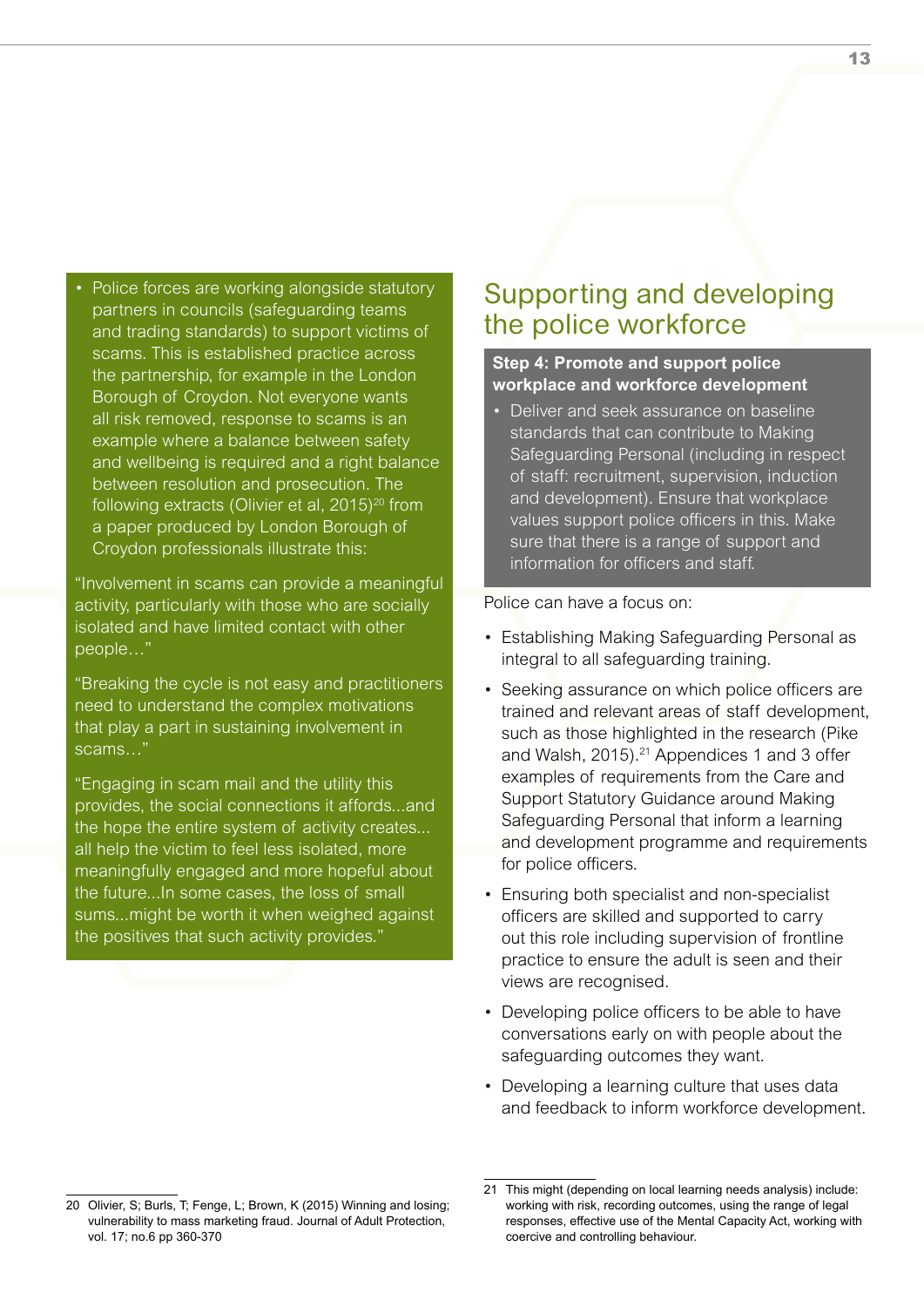#### **Step 5: Make sure that staff are aware of and respond to the requirements of the Mental Capacity Act (MCA) (2005)**

Recognise its significance as empowering legislation that supports Making Safeguarding Personal.

Evaluations of national Making Safeguarding Personal programmes have highlighted that effective implementation of the Mental Capacity Act is key to Making Safeguarding Personal. This must be part of workforce development. The following should be facilitated:

- People who lack capacity are offered personcentred safeguarding support. An outcomes approach is provided to those who lack mental capacity as well as those with capacity.
- The core principles of the Mental Capacity Act are integrated in safeguarding practice. There is particular emphasis on supported decision making and best interests decision making.
- Mental capacity assessment is an early consideration in safeguarding adults support.
- There is appropriate use of, and commissioning of, advocacy and appropriate adults in supporting decision making, both for people who have capacity and for those who lack capacity in safeguarding situations.

### What indicates the need for this?

There is some evidence from police force vulnerability inspections and from Safeguarding Adult Reviews (formerly Serious Case Reviews) of the need for development of the workforce:

#### "HMIC found that police officers in specialist protecting vulnerable people units generally conduct more effective investigations than non-specialists"

**(HMIC, 2015, p13)**

Development is needed outside of specialist teams in 'business as usual' to get key messages to generic frontline officers. There is a need to consider which elements of knowledge and expertise that are in the possession of specialist teams are needed by frontline officers. This includes neighbourhood teams, police community safety officers (PCSOs) and community safety officers (CSOs).

Safeguarding adults reviews should inform local development plans for Making Safeguarding Personal. These offer ideas as to initiatives and practice to support Making Safeguarding Personal, including in the context of the Mental Capacity Act, 2005. They can be found on safeguarding adults board websites for the relevant areas. A range of reviews, including the following, offer recommendations to the police which are relevant in Making Safeguarding Personal.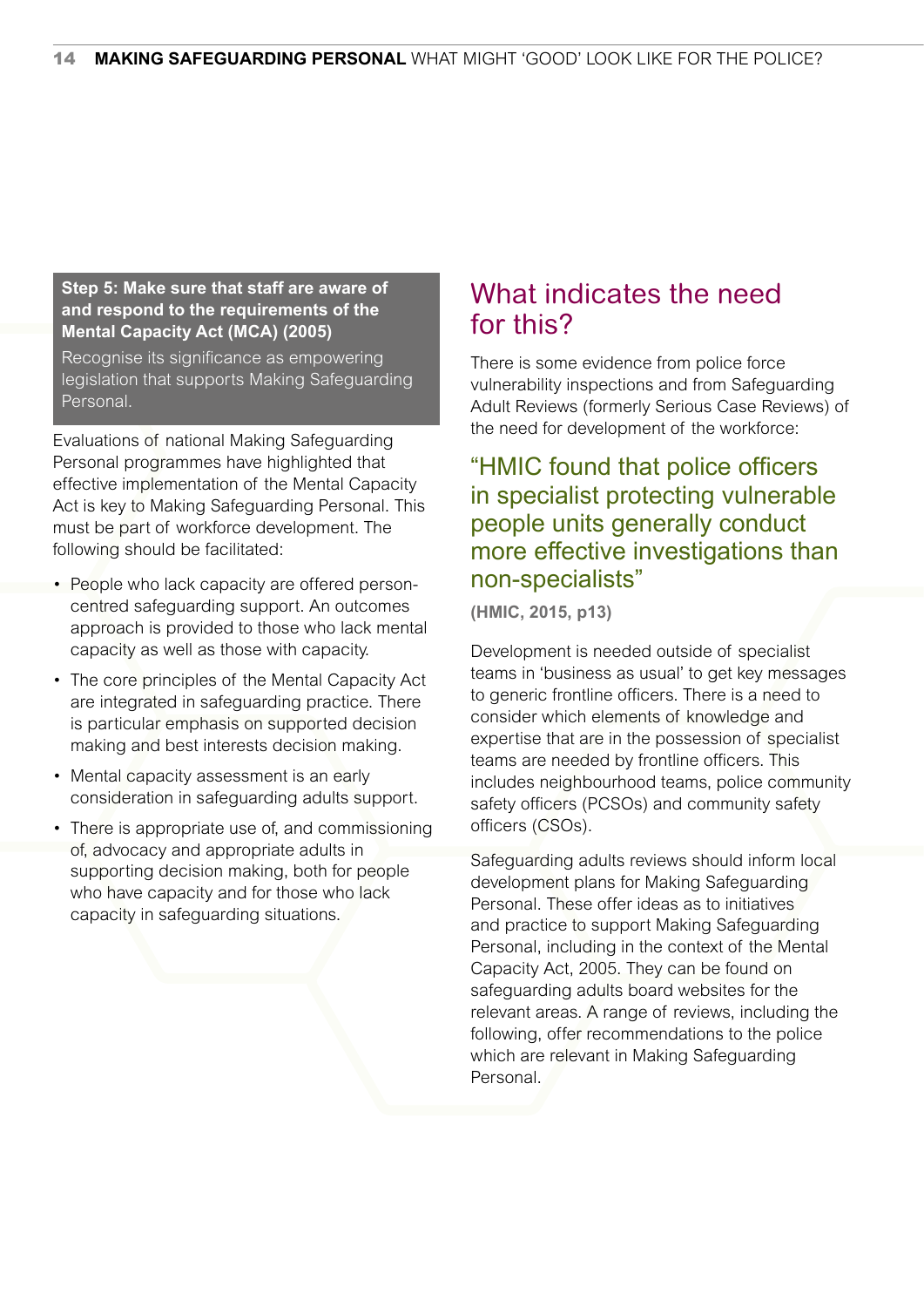These offer further ideas for establishing Making Safeguarding Personal in practice:

- Warwickshire Safeguarding Adults Partnership (2011) Serious Case Review, The Murder of Gemma Hayter, 9 August 2010
- Surrey Safeguarding Adults' Board (2010) A Serious Case Review in Respect of CC, Died 2009, Executive Summary
- Cornwall Adult Protection Committee (2007) The Murder of Steven Hoskin, A Serious Case Review, Executive Summary
- An IPCC (Independent Police Complaints Commission) report into the death of Fiona Pilkington in 2007 (also the subject of a serious case review in Leicestershire).<sup>22</sup>

### What can be put in place?

Examples from West Midlands Police in respect of workforce development:

- This police force has representatives from its leadership team sitting on quality assurance and safeguarding adult review subgroups of safeguarding adults boards, ensuring that trends and messages are integrated back into police policy and training.
- They attend board manager/emergency services meetings to discuss common development needs and to share ideas and resources.
- Its intranet has links for police officers to follow to connect to resources and support from other organisations.
- It is updating a frontline staff training package, to include Making Safeguarding Personal, through developing a video-box presentation.

The Birmingham Safeguarding Adults Board has developed a leaflet for all frontline staff across organisations about Making Safeguarding Personal.23 Police forces will find it helpful to connect with safeguarding adults board initiatives such as this to support and develop staff.

Engagement with the College of Policing will be essential in taking this forward. However, these relatively straightforward initiatives are capable of being shared and implemented across organisations.

### Early intervention and prevention and engaging with people

#### **Step 6: Ensure there is a clear focus on prevention and early intervention**

The Making Safeguarding Personal approach applies in prevention as well as to responses to abuse and neglect. Prevention and early intervention requires empowering police officers and people living in communities to recognise the potential for abuse or neglect and to raise concerns.

**Step 7: Engaging with and including people who use services** so that police support is influenced by the people it serves, both in the way in which frontline practice is delivered and at a strategic and policy level. Support responds to the issues that people have themselves identified. Engagement supports people's resilience.<sup>24</sup>

<sup>23</sup> [www.bsab.org/media/AFJ\\_BASB-Leaflet\\_2015.10.22\\_lores.pdf](http://www.bsab.org/media/AFJ_BASB-Leaflet_2015.10.22_lores.pdf).

<sup>24</sup> Detailed ideas and support for engagement at a strategic and policy level is offered in 'A resource for safeguarding adults boards to support increased involvement of people åwho may be in need of safeguarding support', which is part of this suite of resources

<sup>22</sup> [www.ipcc.gov.uk/sites/default/files/Documents/investigation\\_](http://www.ipcc.gov.uk/sites/default/files/Documents/investigation_commissioner_reports/pilkington_report_2) [commissioner\\_reports/pilkington\\_report\\_2\\_040511.pdf](http://www.ipcc.gov.uk/sites/default/files/Documents/investigation_commissioner_reports/pilkington_report_2)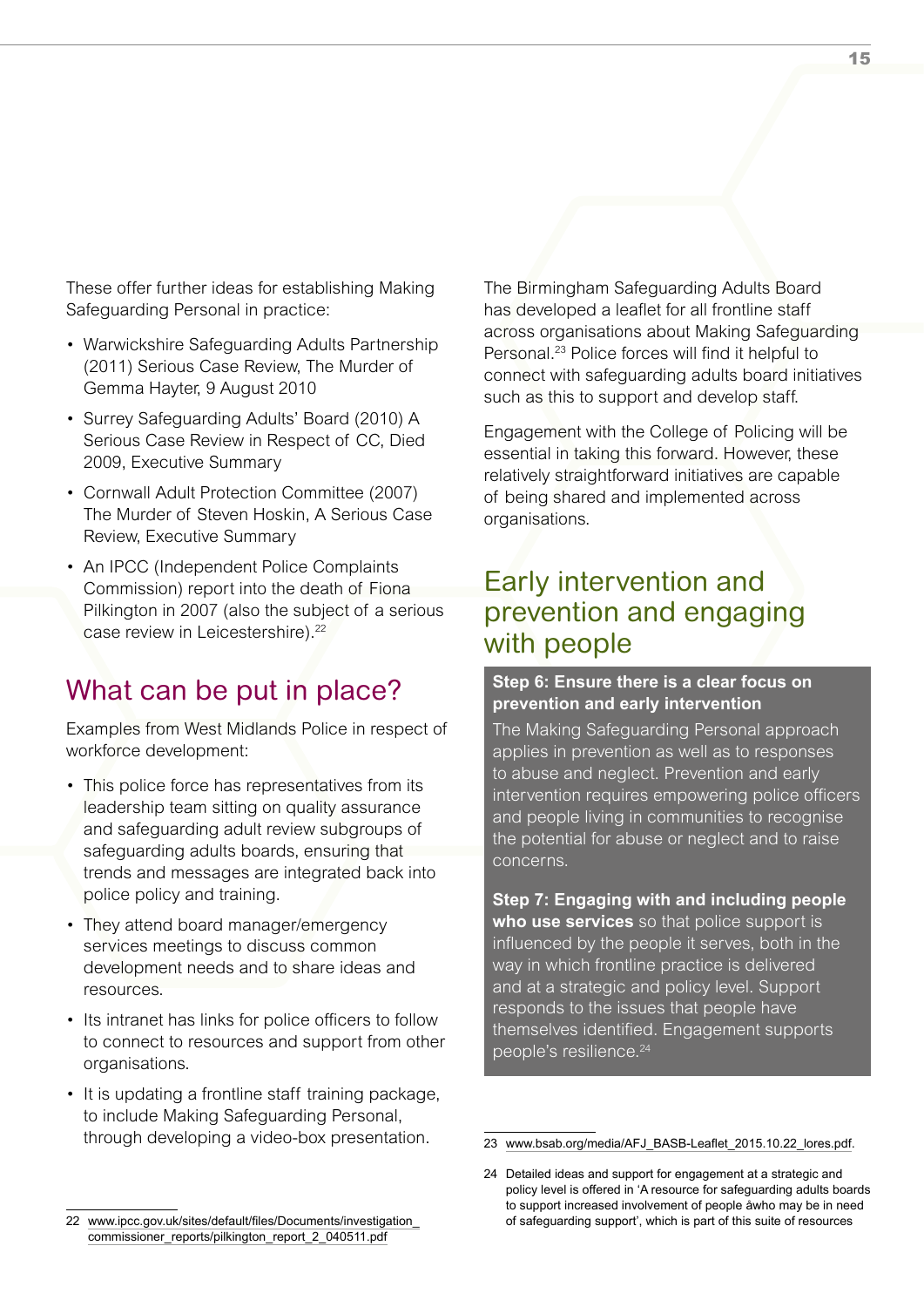"Agencies should stress the need for preventing abuse and neglect wherever possible. Observant professionals and other staff making early, positive interventions with individuals and families can make a huge difference to their lives, preventing the deterioration of a situation or breakdown of a support network...Agencies should implement robust risk management processes in order to prevent concerns escalating to a crisis point and requiring intervention under safeguarding adult procedures."

**(Department of Health, 2017, paragraph 14.66)**

### What can be put in place?

Police officers can focus on the following in prevention and in engagement with people:

- Develop police officers to recognise situations where there is potential for abuse/neglect and empower them to report and act on concerns.
- Involve and engage people and communities so that they are informed and empowered to resolve and prevent abuse and neglect in their own lives. This builds resilience. People are included and asked about what they want to happen when there is a safeguarding concern. All police officers ask people about the outcomes they want when safeguarding issues first arise. This leads responses.
- Make complaints processes and guidance readily accessible to citizens to help them in raising concerns. There are opportunities for people to discuss any concerns.
- Raise awareness of specific advice that will support prevention, for example: advice from ADASS (2017)<sup>25</sup> on SCAMS and prevention. This includes tips on how to spot the signs of someone who may be responding to mass marketing or doorstep scams.
- Make sure support is sufficiently personalised to identify and address issues of social isolation to prevent future risk of harm.<sup>26</sup>
- Have a focus on those assessed as low/ moderate risk; not just those at highest immediate risk.

<sup>25</sup> ADASS, (June 2016) Financial Abuse and Scams; Guidance for councillors, directors, managers and social work practitioners

<sup>26</sup> Jones, H, (2017) Prevention, Social isolation and Making Safeguarding Personal; Think piece; ADASS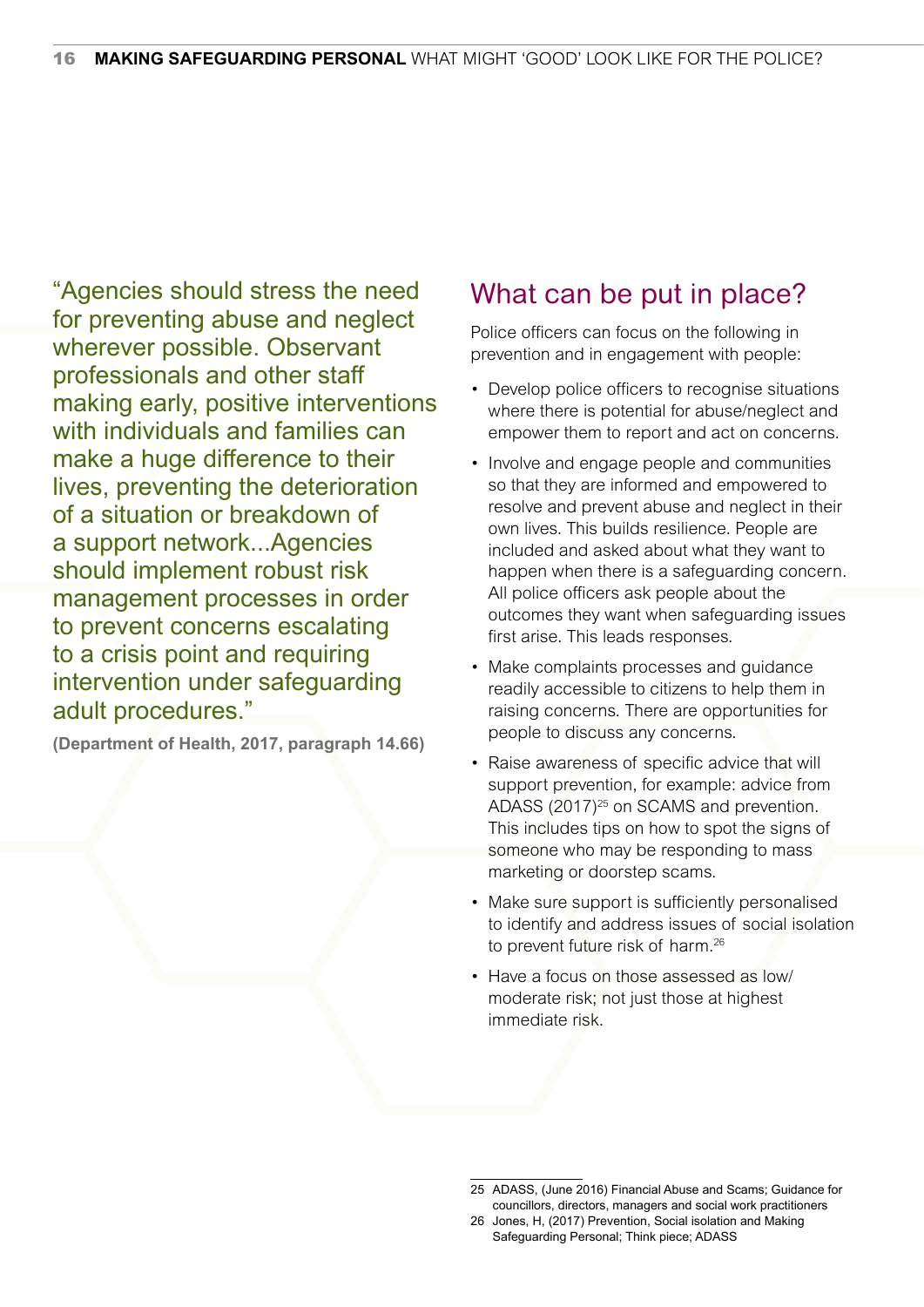### The case for prevention

The following from HMIC vulnerability inspections underline the need for more of a focus on early intervention and engagement with people, for example:

There is "limited evidence of victim engagement to provide forces with feedback on the service provided and how this can be improved."

**(HMIC, 2015, p17)**

"We found the support offered to those who are assessed as high risk to be generally more consistent than that provided to people identified as being at medium or standard levels of risk."

**(HMIC, 2015, p11)**

Lessons from safeguarding adult reviews (examples offered in section 4) illustrate the need for:

- Understanding the issues in the local community, effective early identification of vulnerability and including proactive monitoring and support of repeat callers and addresses, and proactive signposting to the right support and services.
- Early intervention: being there at lower levels of risk to stop escalation of abuse/neglect; engaging with people who wouldn't in general meet the thresholds for a service and taking early action rather than just passing on information.

Greater Manchester Police operates an initiative known as STRIVE27, where early support is promoted in situations of domestic abuse, engaging with victims, perpetrators, families and communities and finding partnership approaches that work for the individual before the risk escalates.

A number of police forces are being proactive in identifying vulnerable members of the community and taking action to offer protection alongside other organisations. This is the case in Devon and Cornwall Constabulary, following the death of Steven Hoskin in 2007 (Flynn, M, 2009).<sup>28</sup>; which is also explored below.

### Engaging across organisations in Making Safeguarding Personal

**Step 8:** Engaging with the range of partners to support gaining a full understanding of the individual and their context; working together to achieve the outcomes people want.

The importance of collaboration is illustrated in the Serious Case Review into the death of Steven Hoskin, an adult with learning disabilities, who died in Cornwall in 2006.

[care/safeguarding-adults/information-for-professionals/](http://www.cornwall.gov.uk/health-and-social-care/adult-social-care/safeguarding-adults/information-for-professionals/local-safeguarding-adults-policies-standards-and-guidance/safeguarding-adults-reviews/?page=5609)) [local-safeguarding-adults-policies-standards-and-guidance/](http://www.cornwall.gov.uk/health-and-social-care/adult-social-care/safeguarding-adults/information-for-professionals/local-safeguarding-adults-policies-standards-and-guidance/safeguarding-adults-reviews/?page=5609)) [safeguarding-adults-reviews/?page=5609\)](http://www.cornwall.gov.uk/health-and-social-care/adult-social-care/safeguarding-adults/information-for-professionals/local-safeguarding-adults-policies-standards-and-guidance/safeguarding-adults-reviews/?page=5609))

<sup>27</sup> [www.gmp.police.uk/live/nhoodv3.nsf/WebsitePages/C1DDE8142D](http://www.gmp.police.uk/live/nhoodv3.nsf/WebsitePages/C1DDE8142DE605FC80257EF40036802F?OpenDocument) [E605FC80257EF40036802F?OpenDocument](http://www.gmp.police.uk/live/nhoodv3.nsf/WebsitePages/C1DDE8142DE605FC80257EF40036802F?OpenDocument)

<sup>28</sup> Margaret Flynn (Feb 2009), Steven Hoskin Serious Case Review action plans (published on the Cornwall Safeguarding Adults Board website [www.cornwall.gov.uk/health-and-social-care/adult-social-](http://www.cornwall.gov.uk/health-and-social-care/adult-social-care/safeguarding-adults/information-for-professionals/local-safeguarding-adults-policies-standards-and-guidance/safeguarding-adults-reviews/?page=5609))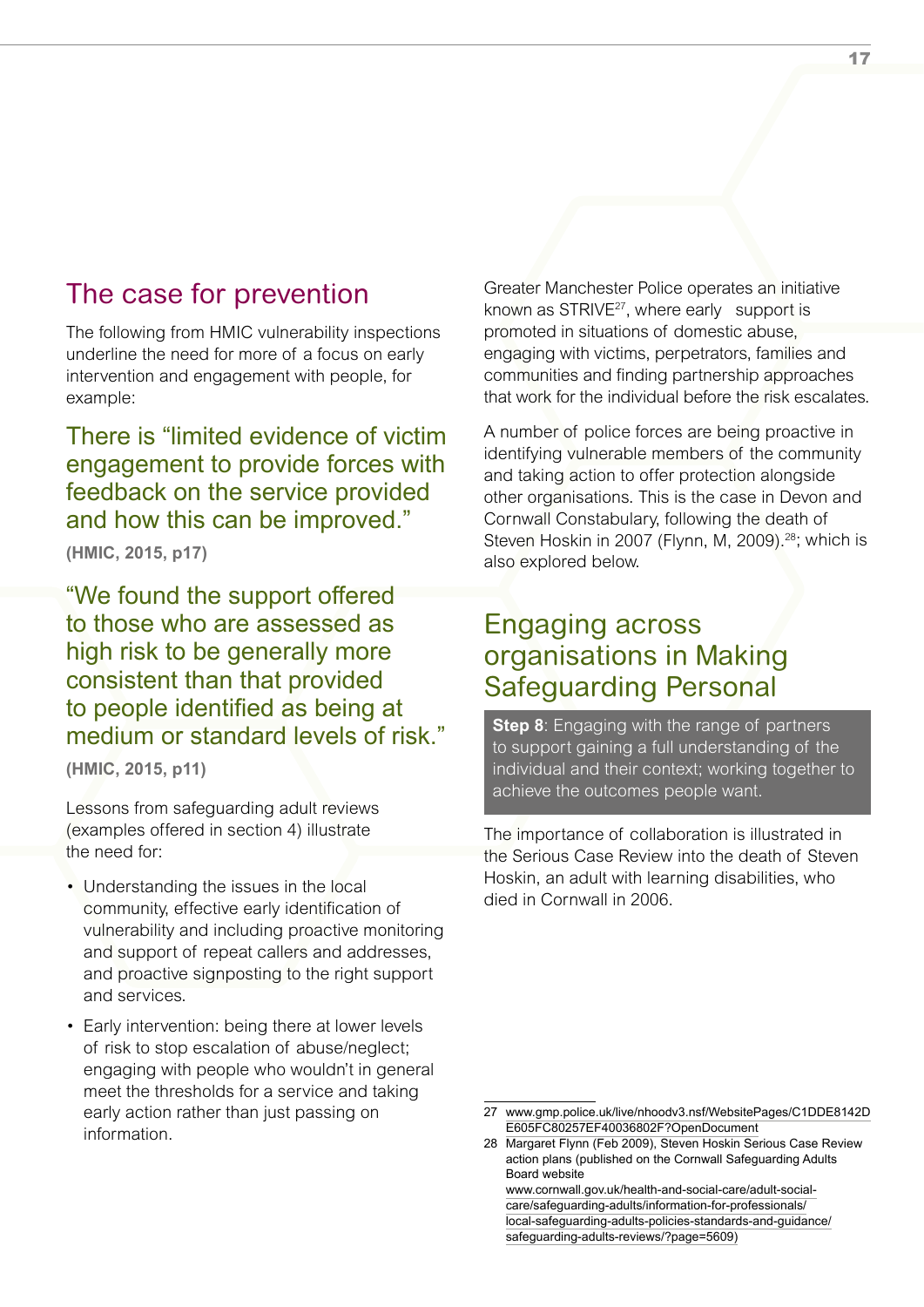"Not all staff receiving and collecting information made it available to others in their organisations or, as importantly, to partner organisations. Individual agencies did not have access to what other parts of their organisation and other agencies knew. Each held a piece or pieces of a jigsaw puzzle without any sense of the picture they were creating, or indeed the timeframe within which the puzzle had to be completed."

**(Cornwall Adult Protection Committee, 2007)29**

Partnership working is vital not only in identifying individuals at risk but also in finding approaches and outcomes that are acceptable to them. They need to be able to work with the staff they are most able to relate to and trust. This is especially important where people are resistant to engaging with services. Agencies need to jointly try to understand the complex mix of factors that are at the bottom of resistance and together find a route in to develop a working relationship and support the individual. Safeguarding Adult reviews underline this. (See for example: Camden Safeguarding Adults Board, 2015<sup>30</sup>).

Policing in the context of Modern Slavery, identified in the Care and Support Statutory Guidance as an aspect of safeguarding adults, also requires this partnership response:

"Working with multiple agencies enables the police to bridge the gap between themselves and the victims of modern slavery... Organisations have a diverse range of skill sets that, combined, facilitates a significantly stronger response to modern slavery than any one organisation's individual action."

**(McGeer, C, April 201731)**

Organisations, such as the Salvation Army, may be best placed to find a 'way in' to connect with people so that they will accept help and support alongside the police role.

"An effective response to vulnerable victims frequently requires both statutory and voluntary sector organisations to work together, in order to undertake joint risk assessments and safety planning to address victims' often complex needs."

**(HMIC 2015, p15)**

[www.cumberlandlodge.ac.uk/sites/default/files/public/](http://www.cumberlandlodge.ac.uk/sites/default/files/public/Eliminating%20the%20Police%20Response%20Briefing%20Document-%20April%202017_0.pdf) [Eliminating%20the%20Police%20Response%20Briefing%20](http://www.cumberlandlodge.ac.uk/sites/default/files/public/Eliminating%20the%20Police%20Response%20Briefing%20Document-%20April%202017_0.pdf) [Document-%20April%202017\\_0.pdf](http://www.cumberlandlodge.ac.uk/sites/default/files/public/Eliminating%20the%20Police%20Response%20Briefing%20Document-%20April%202017_0.pdf)

<sup>29</sup> Cornwall Adult Protection Committee (2007). The Murder of Steven Hoskin. A Serious Case Review; Executive Summary

<sup>30</sup> Camden Safeguarding Adults Partnership Board (2015), Serious Case Review in respect of ZZ, Died 10 June 2014, Aged 79 years

<sup>31</sup> McGeer, C, (April 2017) Eliminating Slavery: Enhancing the Police Response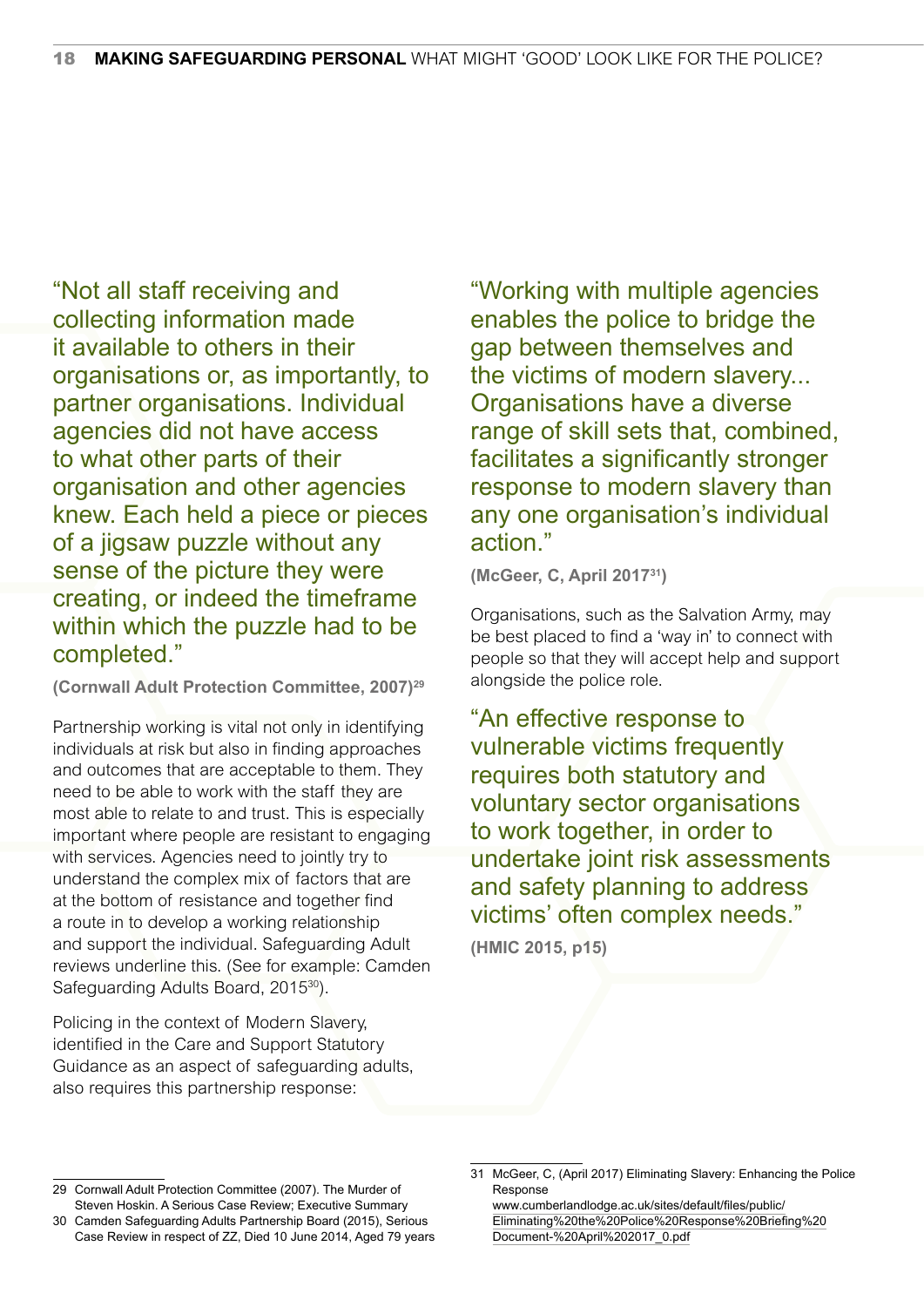## What can be put in place?

Practice examples in Making Safeguarding Personal through partnership working:

A modern slavery partnership led by the Hampshire and Isle of Wight Constabulary acknowledges the dual need for support of potential victims alongside the police role in "ensuring...perpetrators face appropriate consequences for their actions" (McGeer, C, 2017). Without this personalised approach, it is often impossible for the police to achieve required outcomes in bringing perpetrators to justice.

The Staffordshire MASH (Multiagency Safeguarding Hub) has been established since 2011, where the police is a key partner agency. It identifies the following strengths $323$  of a MASH for Making Safeguarding Personal:

- sharing information to get a holistic picture of the person and their circumstances
- sharing risk assessment
- consistency in decision-making
- clear accountability
- effective working relationships
- escalation is facilitated
- range of expertise available.
- The MASH acknowledges however that there are limitations, including:
- lack of consistent direct contact with people in need of support
- difficulty in demonstrating outcomes because, essentially, cases go through the MASH to be resolved elsewhere.

The MASH in Staffordshire identifies tangible ways in which a MASH can contribute to Making Safeguarding Personal:

- identification of people's views and outcomes from this very early stage
- achieving a clear understanding of risk
- ensuring the need for advocacy support is identified
- promoting a joined-up approach.

Some argue that the MASH facilitates the sharing of pertinent information but does not focus sufficiently on problem solving and action. The Staffordshire MASH offered an example to balance this view:

A person in receipt of safeguarding support had said that they did not want action taken against a perpetrator who was a person in a position of trust. The sharing of information within the MASH elicited information about other relevant misdemeanors (of the person in the position of trust). On reflecting information back to the individual, they were better informed to make the decision and decided to offer evidence for a prosecution. Sharing information with individuals to support decision making can be a crucial aspect of Making Safeguarding Personal.

Camden police officers and the London Borough of Camden has a safeguarding 'clinic' where there is discussion aiming to find person centred resolution to situations of risk and abuse in a multiagency forum.

These examples illustrate the benefits to Making Safeguarding Personal of working in partnership across agencies and with the individual.

<sup>18</sup> **MAKING SAFEGUARDING PERSONAL** WHAT MIGHT 'GOOD' LOOK LIKE FOR THE POLICE? 19

<sup>32</sup> From a presentation by the Staffordshire MASH to the West Midlands regional Safeguarding Adults Conference March 2017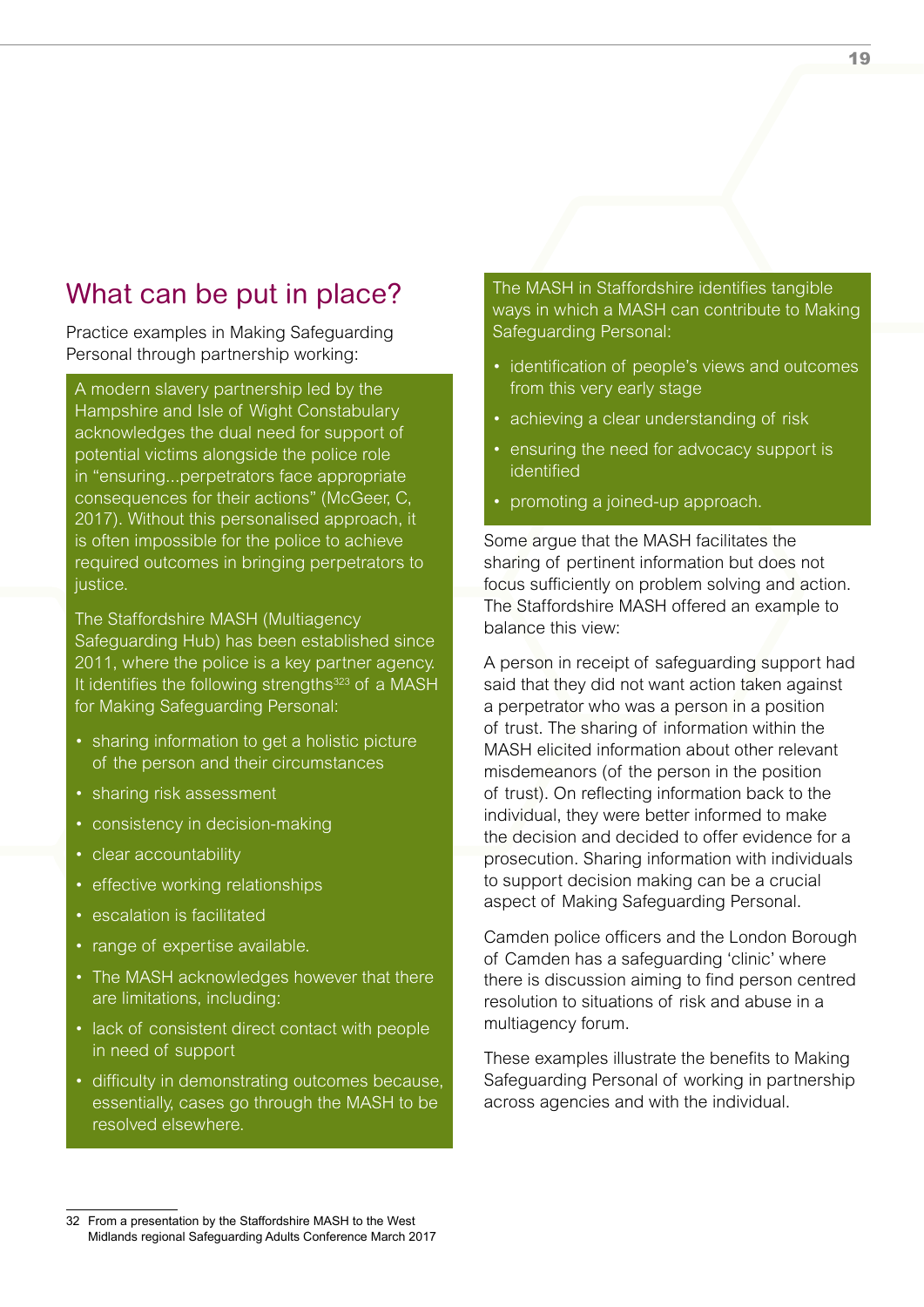## 5. The impact of a Making Safeguarding Personal approach

This resource has set out what has to be done and what needs to be addressed in order to make safeguarding personal. If these steps are taken at all levels within the police, safeguarding adults will look like this for people, organisations and practice:

- The six core safeguarding adults principles and the wellbeing principle (Department of Health, 2017) are at the heart of safeguarding adults strategy and practice in police forces. All organisations work together to make safeguarding personal.
- Police officers understand and practice within the legal framework including the Care Act (2014) and Care and Support Statutory Guidance (Department of Health, 2017) and the Mental Capacity Act (2005).
- An outcomes approach is as much part of support for those who lack mental capacity as for those with capacity.
- All police officers and staff ask people (and/or their advocate) about the outcomes they want to achieve at the very beginning of safeguarding support. People are asked about their safety and wellbeing, and how far their expectations have been met at the conclusion of any support.
- People are actively involved in achieving those outcomes and develop resilience as a result.
- There is high level organisational support for person-centred, outcomes focused working that supports police officers and staff in Making Safeguarding Personal.
- Police officers and staff at all levels are trained and supported by managers to embed Making Safeguarding Personal in their practice. There are direct links between strategic planning and training.
- Police forces work alongside communities and individuals to prevent abuse and neglect and to intervene at an early stage where there are concerns.
- Police officers look out for signs of vulnerability of people in their communities and work with partner organisations to address identified concerns together.
- Local communities and people who may be in need of safeguarding support are involved in developing approaches to safeguarding support and keeping themselves safe.
- There is a learning culture. Senior managers act on what they hear from people and staff. There is an open and transparent culture that values, welcomes and responds to feedback from staff and people who need support from safeguarding services.
- Information on outcomes is collected and reported on in such a way that the safeguarding adults board and all partners can evidence the difference they are making for people and use this to improve safeguarding support.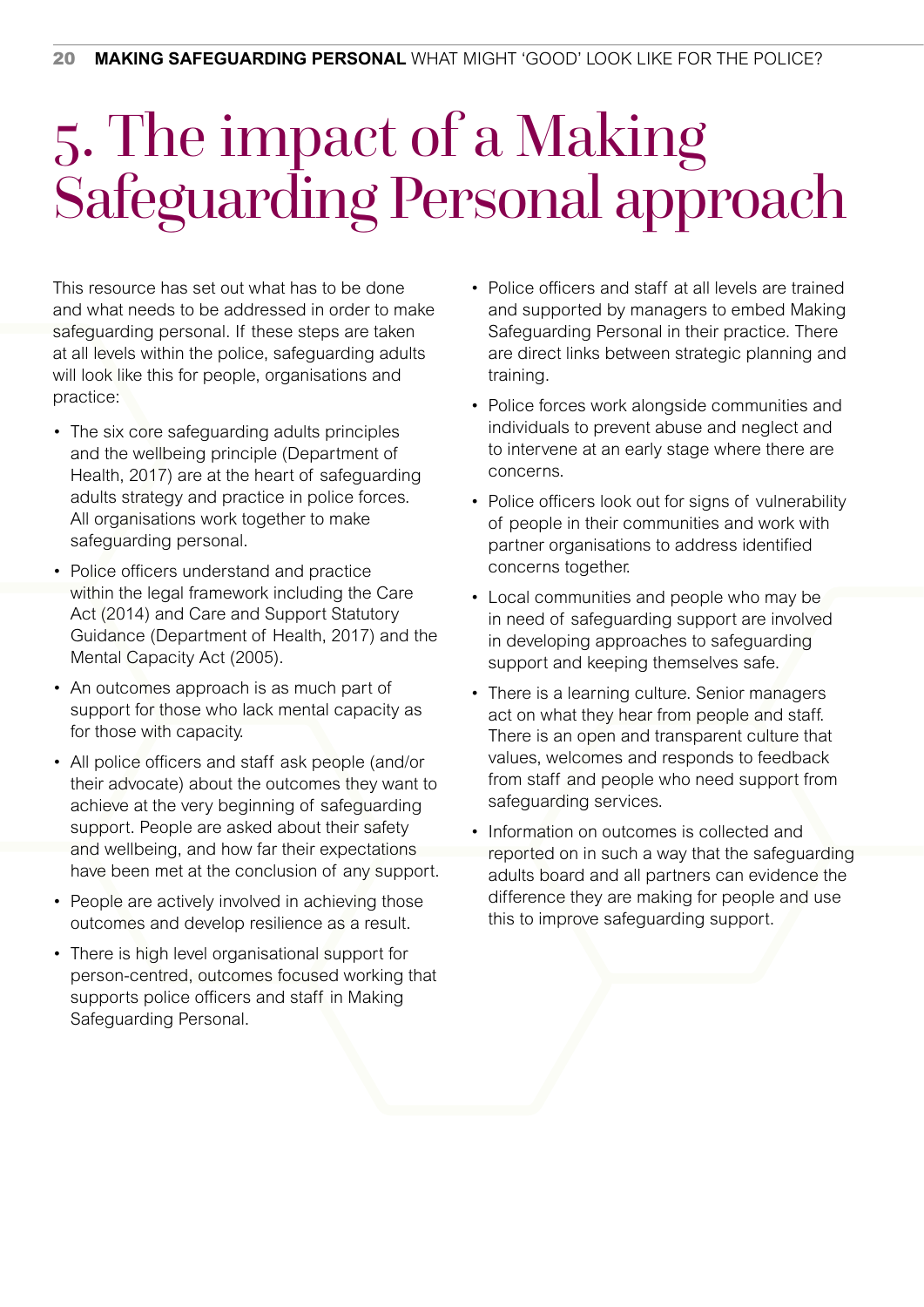## Resources

The full suite of resources is available on the ADASS and LGA websites and comprises:

- Support for boards in Making Safeguarding Personal across the Safeguarding Adults Partnership.
- Making Safeguarding Personal; what might 'good' look like for Health and Social Care commissioners and providers?
- Making Safeguarding Personal; what might 'good' look like for the Police?
- Making Safeguarding Personal; what might 'good' look like for Advocacy?
- Making Safeguarding Personal; what might 'good' look like for those working in the Housing Sector?
- A resource for safeguarding adults boards to support increased involvement of people who may be in need of safeguarding support.

[www.local.gov.uk/topics/social-care-health-and](http://www.local.gov.uk/topics/social-care-health-and-integration/adult-social-care/making-safeguarding-personal/resources)[integration/adult-social-care/making-safeguarding](http://www.local.gov.uk/topics/social-care-health-and-integration/adult-social-care/making-safeguarding-personal/resources)[personal/resources](http://www.local.gov.uk/topics/social-care-health-and-integration/adult-social-care/making-safeguarding-personal/resources)

Safeguarding resources

[www.local.gov.uk/topics/social-care-health](http://www.local.gov.uk/topics/social-care-health-and-integration/adult-social-care/safeguarding-resources)[and-integration/adult-social-care/safeguarding](http://www.local.gov.uk/topics/social-care-health-and-integration/adult-social-care/safeguarding-resources)[resources](http://www.local.gov.uk/topics/social-care-health-and-integration/adult-social-care/safeguarding-resources)

Care Act 2014 Role and duties of safeguarding adults boards SCIE (2015) [www.scie.org.uk/care-act-2014/safeguarding](http://www.scie.org.uk/care-act-2014/safeguarding-adults/safeguarding-adults-Boards-checklist-and-resources/role-and-duties.asp)[adults/safeguarding-adults-Boards-checklist-and](http://www.scie.org.uk/care-act-2014/safeguarding-adults/safeguarding-adults-Boards-checklist-and-resources/role-and-duties.asp)[resources/role-and-duties.asp](http://www.scie.org.uk/care-act-2014/safeguarding-adults/safeguarding-adults-Boards-checklist-and-resources/role-and-duties.asp)

Engagement and Communication. Social Care Institute of Excellence (SCIE), (2015) [www.scie.org.uk/care-act-2014/safeguarding](http://www.scie.org.uk/care-act-2014/safeguarding-adults/safeguarding-adults-boards-checklist-and-resources/making-safeguarding-personal.asp)[adults/safeguarding-adults-boards-checklist-and](http://www.scie.org.uk/care-act-2014/safeguarding-adults/safeguarding-adults-boards-checklist-and-resources/making-safeguarding-personal.asp)[resources/making-safeguarding-personal.asp](http://www.scie.org.uk/care-act-2014/safeguarding-adults/safeguarding-adults-boards-checklist-and-resources/making-safeguarding-personal.asp)

Making Safeguarding Personal Temperature Check, ADASS (2016) [www.local.gov.uk/topics/social-care-health-and](http://www.local.gov.uk/topics/social-care-health-and-integration/adult-social-care/making-safeguarding-personal)[integration/adult-social-care/making-safeguarding](http://www.local.gov.uk/topics/social-care-health-and-integration/adult-social-care/making-safeguarding-personal)[personal](http://www.local.gov.uk/topics/social-care-health-and-integration/adult-social-care/making-safeguarding-personal)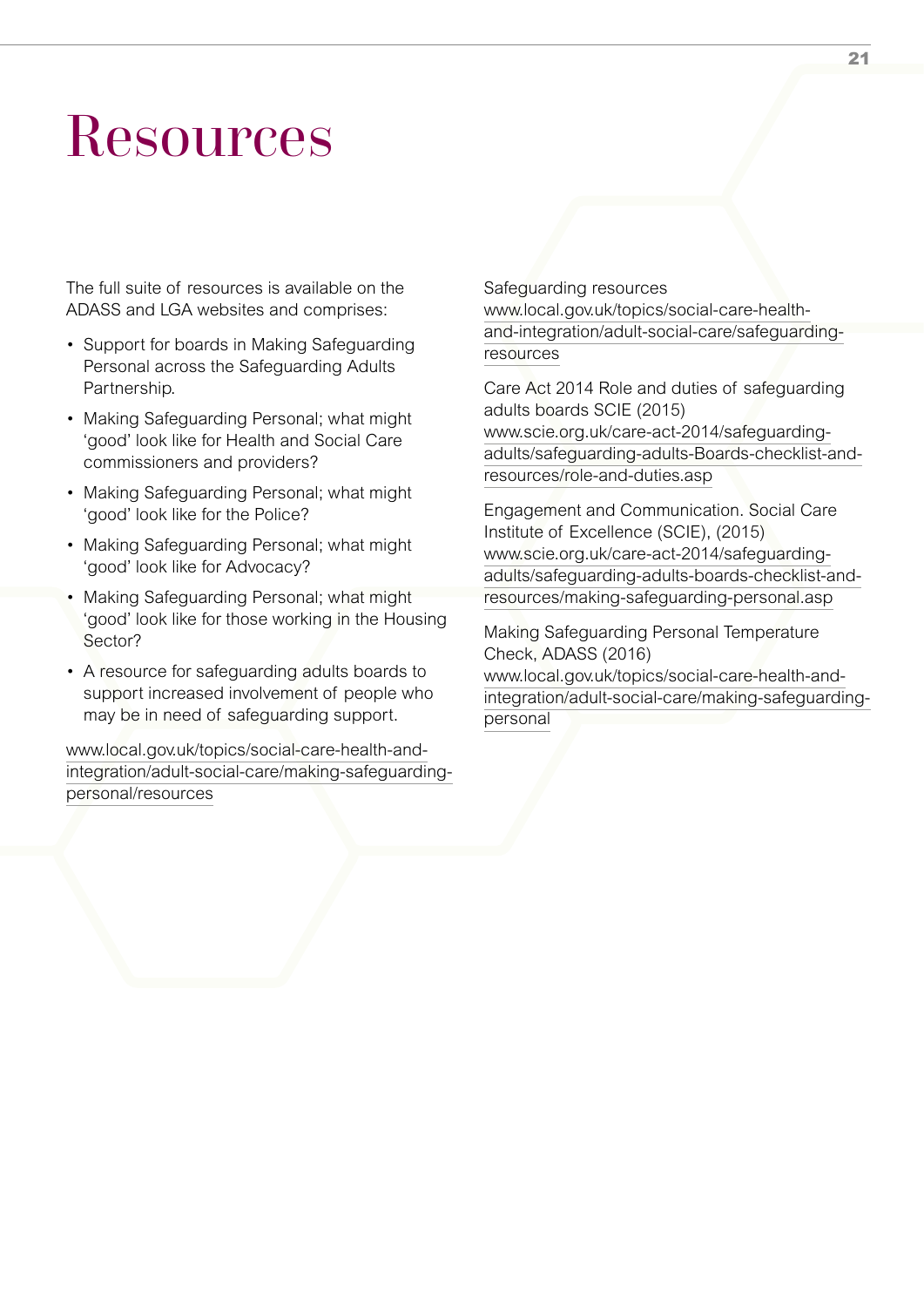# Appendix 1

## Setting safeguarding adults board and organisations' priorities against expectations in the Care and Support Statutory Guidance

What does the statutory guidance indicate should be priority areas in seeking to make safeguarding personal? What does experience from the Making Safeguarding Personal (MSP) national programmes say that helps?

| <b>Priorities for police focus</b><br>in support of MSP                                                                                                                                                                                                    | Care and Support Statutory Guidance <sup>34</sup>                                                                                                                                                                                                                                                                                                                                                                                                                                                             | <b>What supports MSP?</b><br>(findings from MSP national<br>programmes) <sup>35</sup>                                                                                                                                                                            |
|------------------------------------------------------------------------------------------------------------------------------------------------------------------------------------------------------------------------------------------------------------|---------------------------------------------------------------------------------------------------------------------------------------------------------------------------------------------------------------------------------------------------------------------------------------------------------------------------------------------------------------------------------------------------------------------------------------------------------------------------------------------------------------|------------------------------------------------------------------------------------------------------------------------------------------------------------------------------------------------------------------------------------------------------------------|
| • A focus on principles<br>(wellbeing; safeguarding<br>core principles; MCA<br>principles)                                                                                                                                                                 | • Outcomes reflect adult's wishes and/or<br>best interests and are proportionate to<br>concerns (14.79)<br>• Everyone must focus on improving<br>wellbeing (14.92)                                                                                                                                                                                                                                                                                                                                            | • Focus on the person's outcomes<br>and wellbeing                                                                                                                                                                                                                |
| • Culture shift including<br>policies/procedures<br>reflecting core<br>principles; leadership<br>modelling framework for<br>working with risk aligns<br>with MSP; ensuring this<br>translates into frontline<br>generic practice                           | · Strong multiagency partnership;<br>effective responses and prevention;<br>clarity on roles and responsibilities;<br>positive learning environment to help<br>break down cultures that are risk-averse<br>(14.12)<br>• Policies and procedures across<br>organisations should assist the<br>development of swift and personalised<br>safeguarding responses and<br>involvement of adults in decision<br>making (14.52)                                                                                       | • Achieving the necessary cultural shift<br>• All partners take on board benefits of<br>outcomes focus<br>• All partners develop personalised<br>responses and procedures<br>• Develop commissioners in how to<br>build MSP into their commissioning<br>practice |
| • A focus on prevention:<br>investing in community<br>engagement; building<br>resilience by engaging<br>and empowering people<br>to be part of resolving<br>their own circumstances;<br>engaging with people at<br>an early stage to prevent<br>escalation | • Raise public awareness so communities<br>play their part (14.11; 14.136; 14.139)<br>• Aim of safeguarding to prevent harm<br>(14.11)<br>• Strong multiagency partnerships that<br>provide timely and effective prevention<br>(14.12)<br>• Six safeguarding principles (14.13)<br>• Early intervention to prevent abuse<br>(14.66)<br>• Supporting adults to weigh up risks<br>and benefits of different options (14.37;<br>14.56; 14.91; 14.97)<br>• Early identification and assessment<br>of risk (14.62) | • Support wider prevention and<br>awareness in community<br>• Enhance prevention of abuse through<br>empowerment<br>• Build a pathway from alerts to a range<br>of lower level responses<br>• Empower people to manage risks in<br>their own lives               |

<sup>33</sup> This column shows related references from chapter 14 of the Care and Support Statutory Guidance

<sup>34</sup> This column references findings from MSP national programmes 2013-2016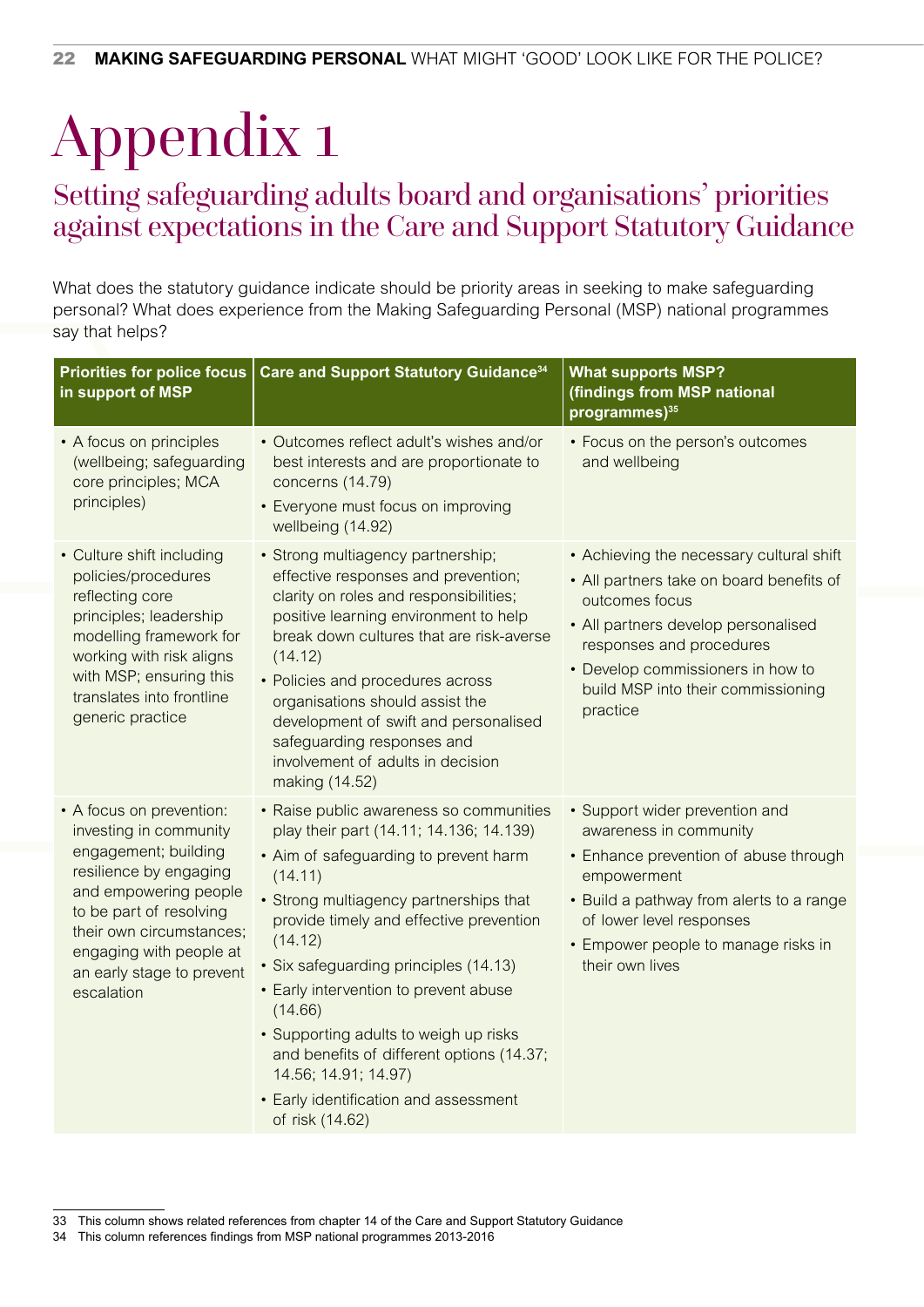| <b>Priorities for police focus</b><br>in support of MSP                                                                                                                                                                                                                                                                                                                                                                                 | Care and Support Statutory Guidance <sup>34</sup>                                                                                                                                                                                                                                                                                                                                                                                                                                                                                                                                                                                                                                                                                                                                                                                                                                                        | <b>What supports MSP?</b><br>(findings from MSP national<br>programmes) <sup>35</sup>                                                                                                                                                                                                                                                                                                                                                                                               |
|-----------------------------------------------------------------------------------------------------------------------------------------------------------------------------------------------------------------------------------------------------------------------------------------------------------------------------------------------------------------------------------------------------------------------------------------|----------------------------------------------------------------------------------------------------------------------------------------------------------------------------------------------------------------------------------------------------------------------------------------------------------------------------------------------------------------------------------------------------------------------------------------------------------------------------------------------------------------------------------------------------------------------------------------------------------------------------------------------------------------------------------------------------------------------------------------------------------------------------------------------------------------------------------------------------------------------------------------------------------|-------------------------------------------------------------------------------------------------------------------------------------------------------------------------------------------------------------------------------------------------------------------------------------------------------------------------------------------------------------------------------------------------------------------------------------------------------------------------------------|
| • Workforce development/<br>support: a focus on<br>frontline staff in non-<br>specialist areas;<br>reflective practice that<br>considers best practice<br>and reviews; focus on<br><b>MCA and Care Act</b>                                                                                                                                                                                                                              | • Regular face to face supervision to<br>enable staff to work confidently and<br>competently; guidance and support for<br>staff; skilled knowledgeable supervision<br>focused on outcomes (14.56; 14.57;<br>14.202)                                                                                                                                                                                                                                                                                                                                                                                                                                                                                                                                                                                                                                                                                      | • Develop core skills/tools to support<br>practice<br>• Support, supervision, reflective<br>practice<br>• Challenging practice through<br>supervision: 'how good are you at<br>having difficult conversations'?                                                                                                                                                                                                                                                                     |
| • Measuring the difference<br>made to people through<br>safeguarding support<br>(police engagement in<br>multiagency case file<br>audit; providing relevant<br>data; obtaining feedback<br>from victims of crime)                                                                                                                                                                                                                       | • Safeguarding adult board should<br>consider the extent to which outcomes<br>have been realised (14.157)                                                                                                                                                                                                                                                                                                                                                                                                                                                                                                                                                                                                                                                                                                                                                                                                | • Meaningful recording and measuring<br>of outcomes                                                                                                                                                                                                                                                                                                                                                                                                                                 |
| • Leading the shift<br>to personalised<br>safeguarding support<br>through engaging<br>with this broad range<br>of aspects which<br>might feature on the<br>safeguarding adults<br>board strategic plan and<br>that connect with Making<br>Safeguarding Personal.<br>These are all statutory<br>requirements for all<br>partners<br>• Making sure that<br>commitment at board<br>level translates to<br>changes in frontline<br>practice | • Provide information and support in<br>accessible ways (14.11)<br>• Provide an independent advocate to<br>represent and support adults (14.10;<br>14.48; 14.54; 14.77; 14.80)<br>• MCA 2005 compliance (14.55-14.61;<br>14.97)<br>• Supporting adults to weigh up risks<br>and benefits of different options (14.37;<br>14.56; 14.91; 14.97)<br>• Procedures should assist in a<br>personalised responses and how to<br>involve adults in decision making (14.52)<br>• Clear methodology which involves the<br>person at the centre and proportionate<br>to concerns (14.92; 14.93)<br>• Enquiries range from a conversation<br>through to a much more formal<br>multiagency action plan (14.77)<br>• Enquiries will usually start with the<br>adult's views and wishes, which<br>determine next steps (14.93)<br>• Discussion with person confirms cause<br>for concern and agrees outcomes<br>(14.92) | • Involve people in meetings/reduce<br>number of formal meetings<br>• Simplify language and guides for<br>people using services<br>• Review outcomes<br>• Involvement of advocates and IMCAs<br>• Sound practice in context of MCA<br>2005 and Deprivation of Liberty<br>Safeguards (DoLS)<br>• Support people in managing risks<br>• Policies and procedures need to be<br>revised<br>Conversations with people and a move<br>away from process and completing<br>prescribed forms |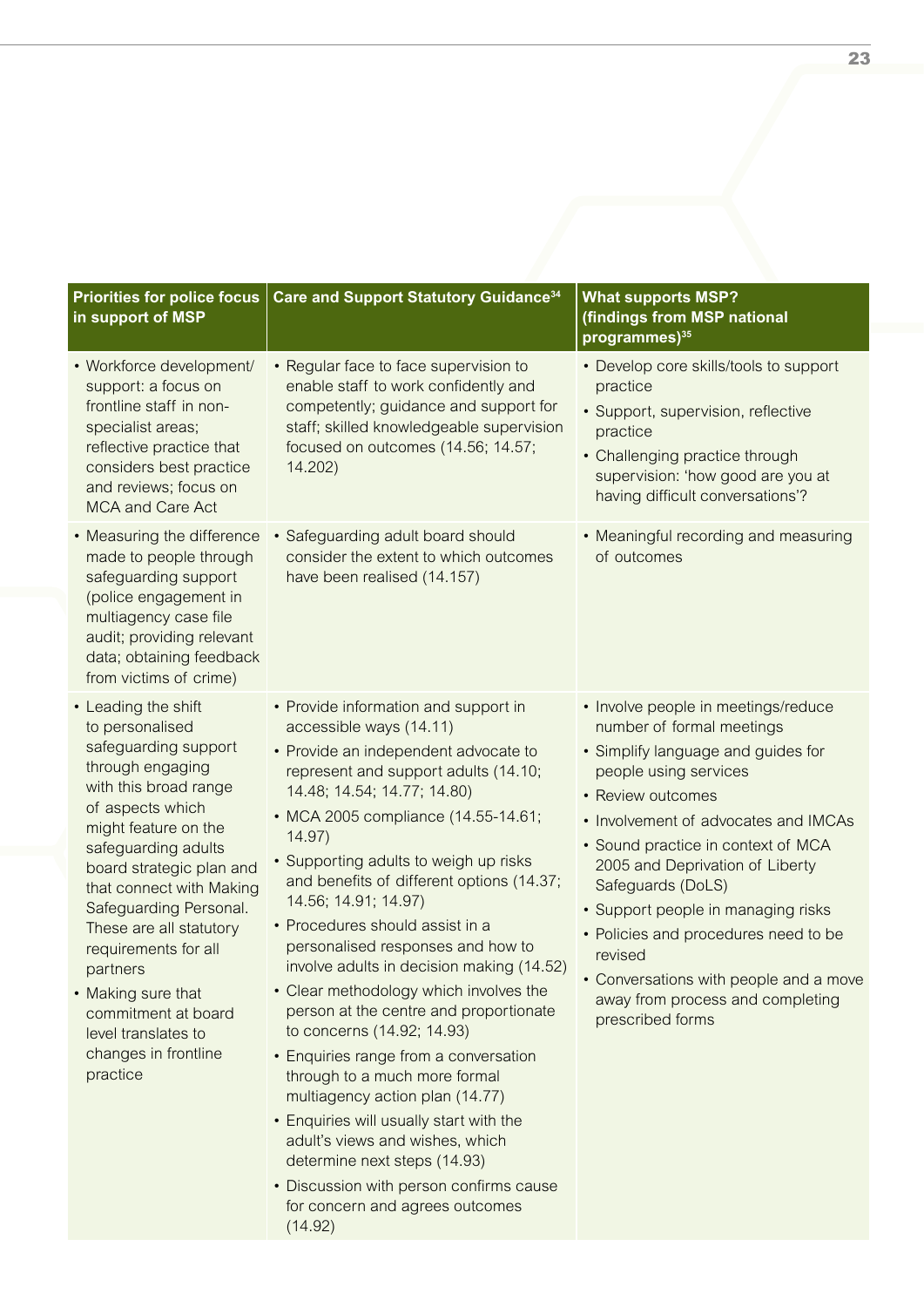## Appendix 2 Defining core principles for strategy and practice

This appendix explores how the wellbeing principle and the six principles for adult safeguarding can support Making Safeguarding Personal.

## **Wellbeing**

The wellbeing principle is at the heart of care and support (as set out in the Care Act, 2014). The Care and Support Statutory Guidance states that: "The core purpose of adult care and support is to help people to achieve the outcomes that matter to them in their life...Underpinning all...individual 'care and support functions'...is the need to ensure that doing so focuses on the needs and goals of the person concerned" (Department of Health, 2017, paragraph 1.1).

This is central to Making Safeguarding Personal which "engages the person in a conversation about how best to respond to their safeguarding situation in a way that enhances involvement, choice and control as well as improving quality of life, wellbeing and safety"1 (Department of Health, 2017, paragraph 14.15). This applies to safeguarding responsibilities in the broadest sense, not just to Section 42 enquiries under the Care Act (2014). The wellbeing principle is underlined in guidance across a range of organisations.<sup>35</sup>



Taken from 'Adult safeguarding: multi-agency policy and procedures for the protection of adults with care and support needs in the West Midlands', Sept 2016

35 NHS England (2012). Compassion in Practice – Our culture of compassionate care. Available at [www.england.nhs.uk/nursingvision/](http://www.england.nhs.uk/nursingvision/)  Ministry of Justice (2014). Our Commitment to Victims. Available at [http://londonadass.org.uk/wp-content/uploads/2014/12/Our](http://londonadass.org.uk/wp-content/uploads/2014/12/Our-commitment-to-victims.pdf)[commitment-to-victims.pdf](http://londonadass.org.uk/wp-content/uploads/2014/12/Our-commitment-to-victims.pdf)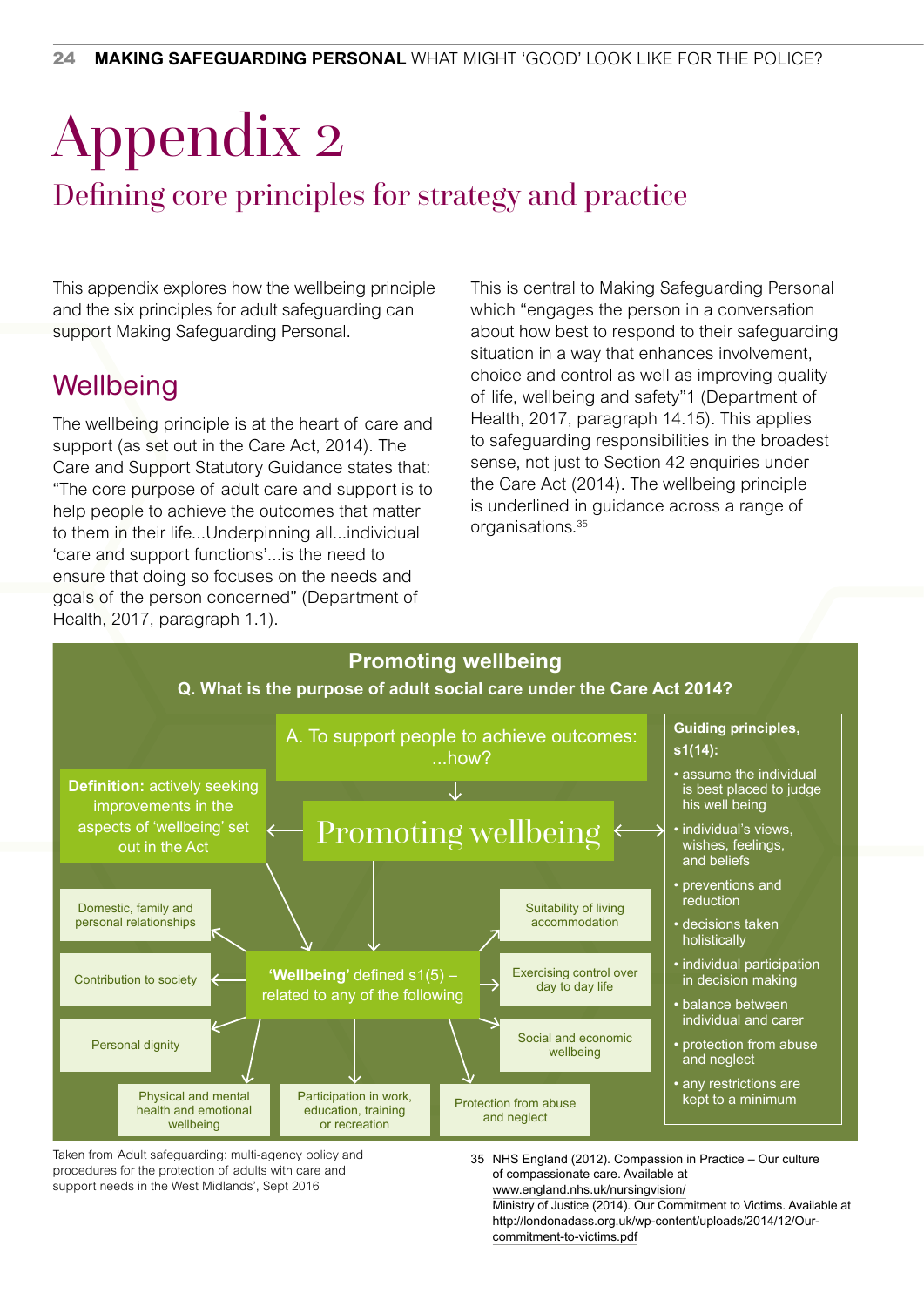The Care and Support Statutory Guidance, says that "Promoting wellbeing does not mean simply looking at a need that corresponds to a particular service. At the heart of the reformed system will be an assessment and planning process that is a genuine conversation about people's needs for care and support and how meeting these can help them achieve the outcomes most important to them" (Department of Health, 2017, paragraph 1.21). Key elements are responsiveness to the person's needs and wishes, creativity in finding solutions and within this, joining up across the partnership. There is a focus on giving people the information they need to take control and to choose the options that are right for them.

All partners should ask: 'are our safeguarding approaches specifically focused on promoting wellbeing alongside safety? Is a Making Safeguarding Personal approach facilitating understanding of what promotes wellbeing in peoples' lives'?

### The six core safeguarding principles and the associated 'I' statements

These principles can be used by the safeguarding adults board and partner organisations to review, examine and improve local arrangements, both at practice and strategic levels. The principles apply to all sectors and settings and must inform the ways in which professionals and other staff work with adults.

| Six key principles underpin all adult safeguarding work<br>(Department of Health, 2017, paragraph 4.13)                                                                                 |                                                                                                                                                                                                                                         |  |
|-----------------------------------------------------------------------------------------------------------------------------------------------------------------------------------------|-----------------------------------------------------------------------------------------------------------------------------------------------------------------------------------------------------------------------------------------|--|
| <b>Empowerment:</b> People being supported and<br>encouraged to make their own decisions and<br>informed consent.                                                                       | 'I am asked what I want as the outcomes from the<br>safeguarding process and these directly inform<br>what happens.'                                                                                                                    |  |
| Prevention: It is better to take action before harm<br>OCCUIS.                                                                                                                          | 'I receive clear and simple information about what<br>abuse is, how to recognise the signs and what I<br>can do to seek help.'                                                                                                          |  |
| <b>Proportionality:</b> The least intrusive response<br>appropriate to the risk presented.                                                                                              | 'I am sure that the professionals will work in my<br>interest, as I see them and they will only get<br>involved as much as needed.'                                                                                                     |  |
| <b>Protection:</b> Support and representation for those<br>in greatest need.                                                                                                            | 'I get help and support to report abuse and<br>neglect. I get help so that I am able to take part in<br>the safeguarding process to the extent to which I<br>want.'                                                                     |  |
| <b>Partnership:</b> Local solutions through services<br>working with their communities. Communities<br>have a part to play in preventing, detecting and<br>reporting neglect and abuse. | 'I know that staff treat any personal and sensitive<br>information in confidence, only sharing what<br>is helpful and necessary. I am confident that<br>professionals will work together and with me to<br>get the best result for me.' |  |
| <b>Accountability:</b> Accountability and transparency<br>in delivering safeguarding.                                                                                                   | 'I understand the role of everyone involved in my<br>life and so do they.'                                                                                                                                                              |  |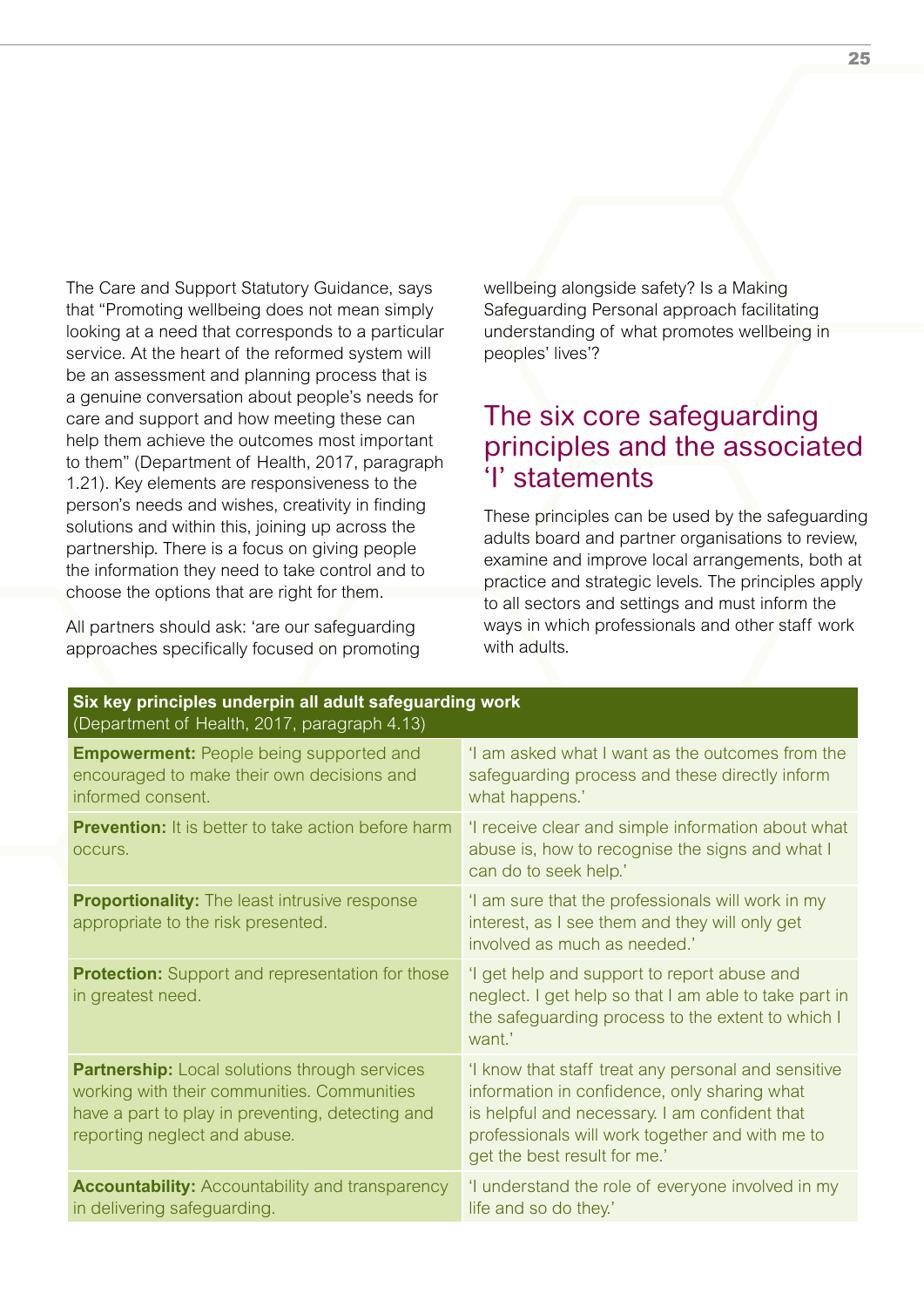These principles are underlined in guidance for partner organisations, such as the NHSE Safeguarding Accountability and Assurance framework36 and in the London Multiagency Safeguarding Adults Procedures (London ADASS, 2016)<sup>37</sup> (which outline responsibilities across all organisations) as well as procedures elsewhere. They are indicated in an Adult Safeguarding Improvement Tool developed in partnership by: Association of Chief Police Officers (ACPO); Association of Directors of Adult Social Services (ADASS); Local Government Association (LGA); NHS Confederation; NHS Clinical Commissioners. (LGA 2015).38

<sup>36</sup> NHSE (July 2015) Safeguarding Vulnerable People in the NHS – Accountability and Assurance Framework

<sup>37</sup> London ADASS (2016); London Multi-Agency Safeguarding Policy and Procedures

<sup>38</sup> LGA (March 2015) Adult Safeguarding Improvement Tool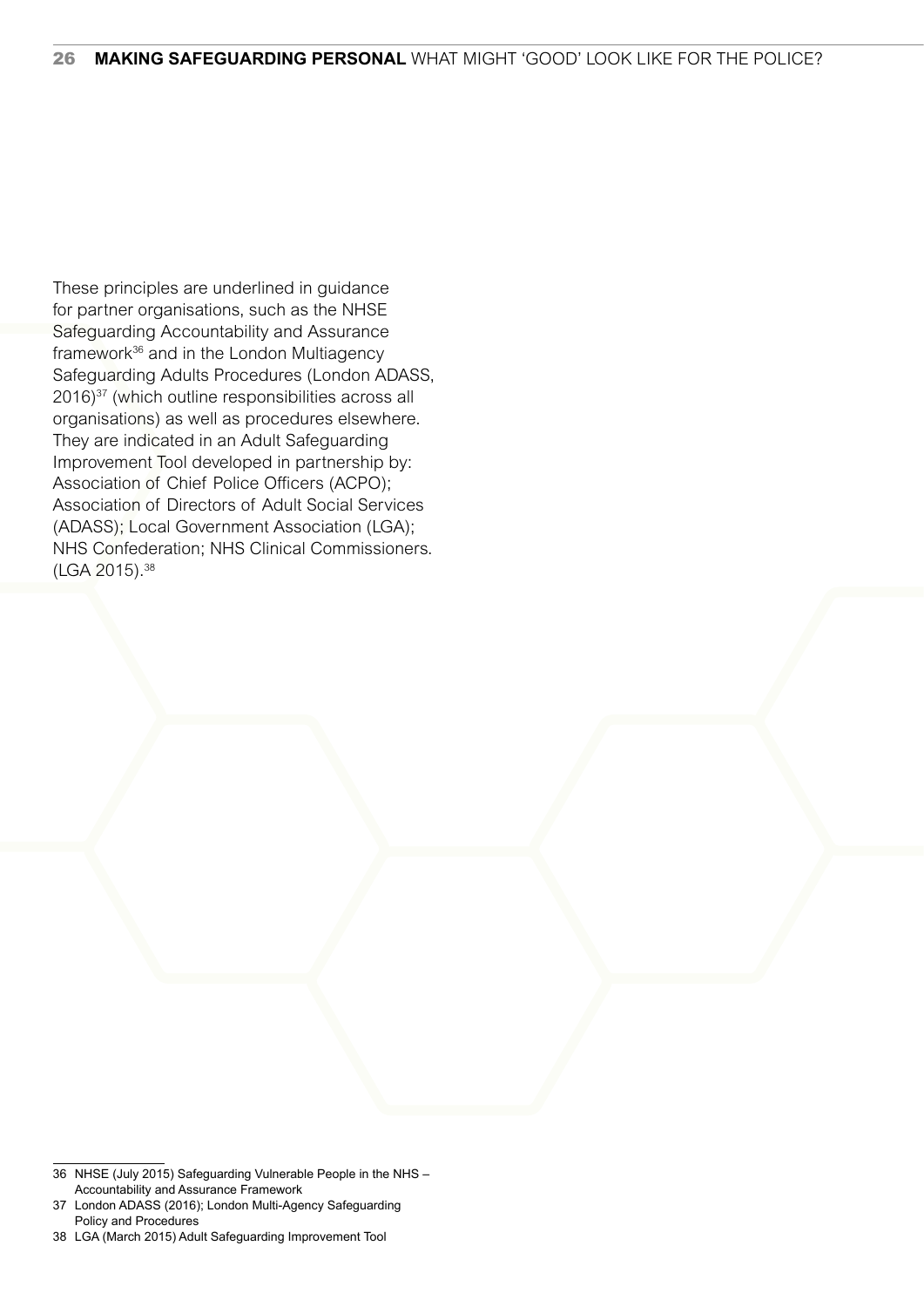# Appendix 3

## What does the Care and Support Statutory Guidance (Department of Health, 2017) indicate is important for the police?

There is a range of specific police responsibilities within adult safeguarding, set out in the Care and Support Statutory Guidance (Department of Health 2017) that are pertinent to Making Safeguarding Personal):

- Paragraph 4.84-14.90 underlines and sets out the police duty at the onset of investigation to assist vulnerable and intimidated witnesses, indicating the range off special measures available to facilitate gathering and giving of evidence including intermediaries to facilitate communication.
- "A criminal investigation by the police takes priority over all other enquiries, although a multiagency approach should be agreed to ensure that the interests and personal wishes of the adult will be considered throughout, even if they do not wish to provide any evidence or support a prosecution. The welfare of the adult and others, including children, is paramount and requires continued risk assessment to ensure the outcome is in their interests and enhances their wellbeing." (Paragraph 14.91)
- Paragraph 14.96 refers to the importance of the wishes of the person which have to be balanced against wider considerations such as level of risk and risk to others including where the adult lacks capacity and: "Where an adult lacks capacity to make decisions about their safeguarding plans, then a range of options should be identified, which help the adult stay as much in control of their life as possible. Wherever possible, the adult should be supported to recognise risks and to manage them. Safeguarding plans should empower the adult as far as possible to make choices and to develop their own capability to respond to them."

(Paragraph 14.97)

- "Where the person who is alleged to have carried out the abuse themselves has care and support needs and is unable to understand the significance of questions put to them or their replies, they should be assured of their right to the support of an 'appropriate' adult if they are questioned in relation to a suspected crime by the police under the Police and Criminal Evidence Act 1984 (PACE). Victims of crime and witnesses may also require the support of an 'appropriate' adult. Read government policy documents about helping victims of crime." (Paragraph 14.113)
- "Under the MCA, people who lack capacity and are alleged to be responsible for abuse, are entitled to the help of an independent mental capacity advocate, to support and represent them in the enquiries that are taking place. This is separate from the decision whether or not to provide the victim of abuse with an independent advocate under the Care Act." (Paragraph 14.114)
- Paragraph 14.210 refers to specially trained police investigators in safeguarding adults working to advice and guidance that ensures a thorough investigation "to achieve successful outcomes for the individual."
- "The police service itself has identified ways that enable non-specialist officers to seek advice from supervisors at every stage of the safeguarding process, even when specialist departments are unavailable..." (Paragraph 14.211)